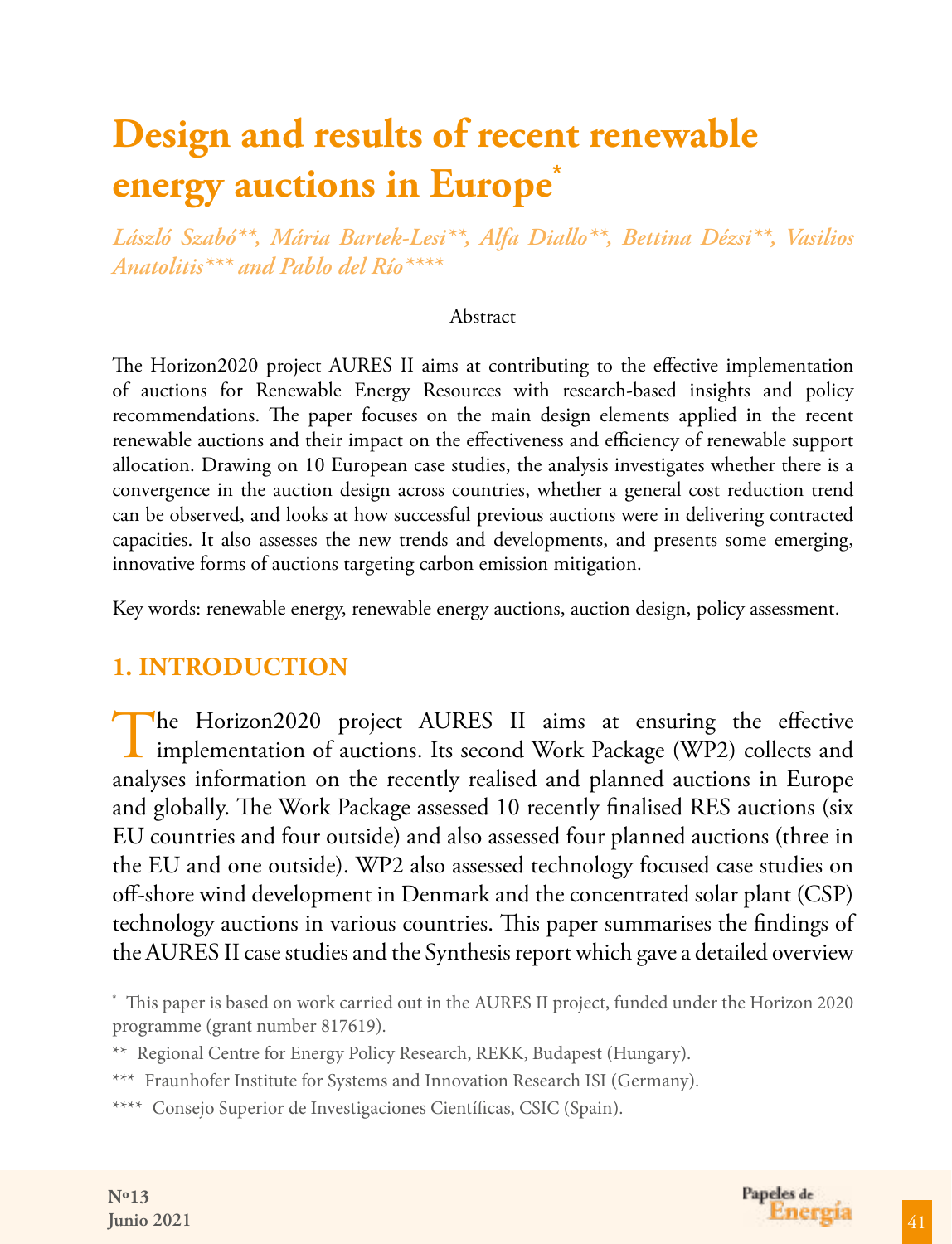of the results and conclusions drawn (Szabó *et al.*, 2021). We focus on the main design elements applied in the recent renewable auctions and the impacts on the effectiveness and efficiency of these auctions. Due to size limitations this paper covers the European auctions, although the AURES II project itself covered non-European auctions as well.

The paper is structured as follows. Section 1 characterises the European auctions and the most important design elements. In Section 2 we take a closer look at the main design elements facilitating project realisation of winning bids, as an important element of the auctions. Section 3 provides an economic assessment of the European renewable auctions from a static and a dynamic efficiency point of view. It also assesses the policy effectiveness of the renewable auctions and explores how auctions try to increase actor diversity. Section 4 concludes.

### **2. CHARACTERIZATION OF THE AUCTIONS AND THE MOST IMPORTANT DESIGN ELEMENTS**

Even though until 2020 many European countries introduced auction-based support schemes, these tenders differ in many aspects of their design. There are limited number of consensual best solutions in the auctions, most of the countries are still in experimenting phase and change their auction setup regularly to improve effectiveness and efficiency. In this section several important features of renewable auctions will be defined and assessed. The main aim of this section is to highlight the main characteristics and make a comparison of the existing auction designs in Europe.

One of the most important features of the renewable auctions is their coverage, *e.g.* which technologies are allowed to participate. There are two main types of auctions: technology specific and multi-technology ones, the latter are also called technology neutral. In technology specific auctions only the same type of technologies compete, while in a multi-technology setup different technologies enter in the auction, such as a PV power plant versus a wind farm. Multitechnology auctions have different forms, with and without restrictions on the participation of technologies.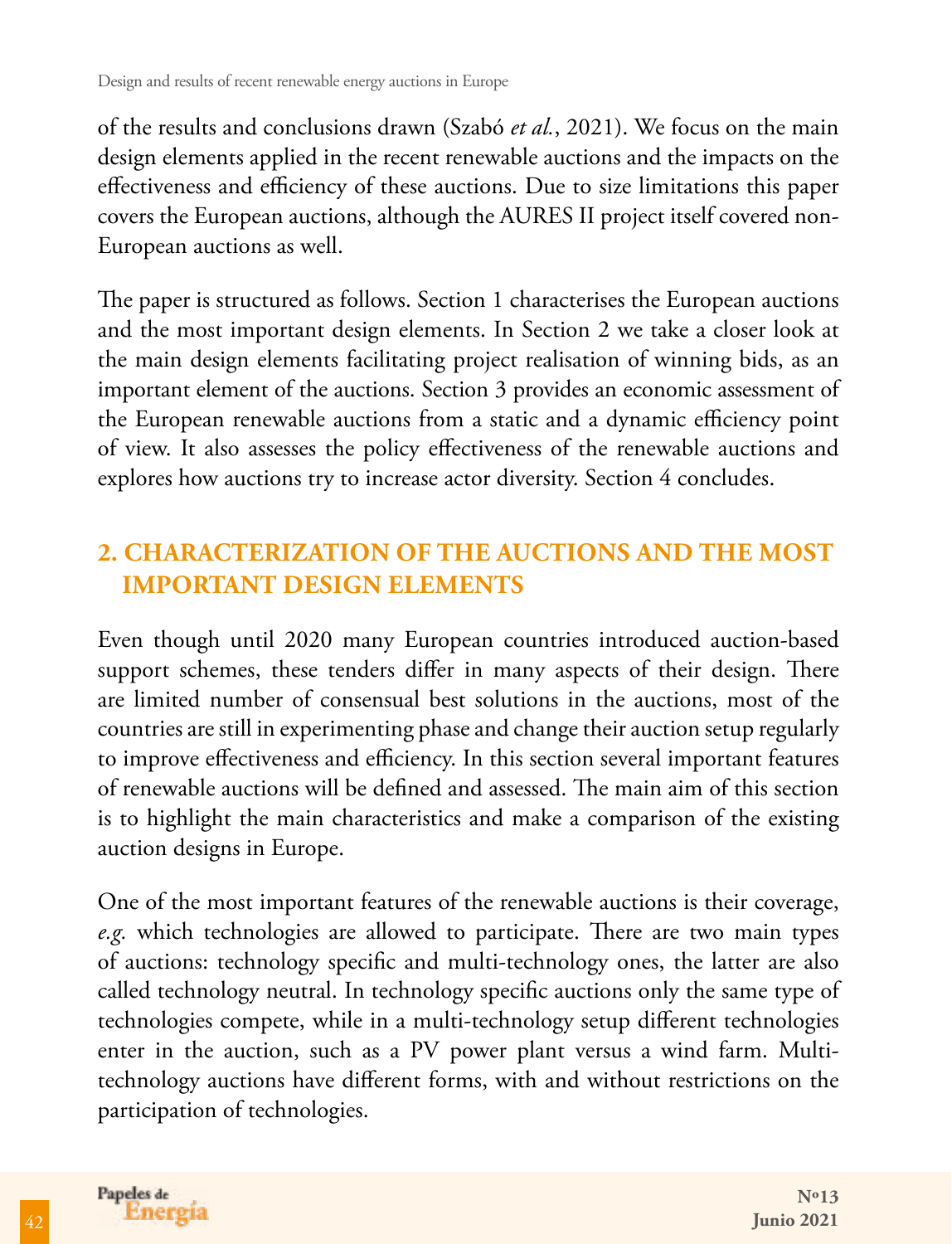Another important aspect is the subject of the auction. The auctioned product can be power plant capacity (in MW) or produced electrical energy (MWh). Independently from the fact whether capacity or energy is auctioned, auctions can efficiently reduce support needs only if there is scarcity with respect to the winners (winning capacity or production) of the tender. Therefore, in all auctions a cap is included which creates scarcity and competition. There are two main types of auctions: the ones with volume and the others with budget cap. For auctions with volume cap either the total available generation capacity (MW) or the total required electrical energy (MWh) is limited. If a budget cap is applied, then in general the total support payment expected to be paid by the auctioneer (in monetary terms) is capped. It is also possible to use the two types of constraints in the same auction simultaneously.

The form of support can also greatly differ in auctions. There are three main types of support payments: the one-sided sliding feed-in premium, two-sided sliding feed-in premium (often called Contract for Difference, CfD) and fixed premium. In a sliding premium scheme, producers sell their product on the market and receive a support equivalent to the difference of the market price and the strike price of the auction. In the one-sided case if the market price is higher than the strike price of the auction, then the producer can keep the extra revenue, while in the two-sided case there is a pay-back obligation toward the auctioneer. In the fixed premium schemes, the producers also sell their electricity on the market and receive a fixed bonus on top of the market price for each sold MWh of energy independently of the price level. The pricing method may differ as well, where the two main types are pay-as-bid and uniform pricing auctions. In the payas-bid schemes all winning projects receive support based on their own individual bids, while if uniform pricing is applied, all winning projects receive the same strike price, usually the highest winning bid. The bid of the individual power plant can be determined in one round (static auctions) or in several subsequent rounds (dynamic tender).

An additional very important aspect of renewable auctions is whether producers compete for one (or more) specific predefined connections points, as the tender setup only allows connections to these predefined locations, or if it is possible to freely connect to the power system at any available connection point within the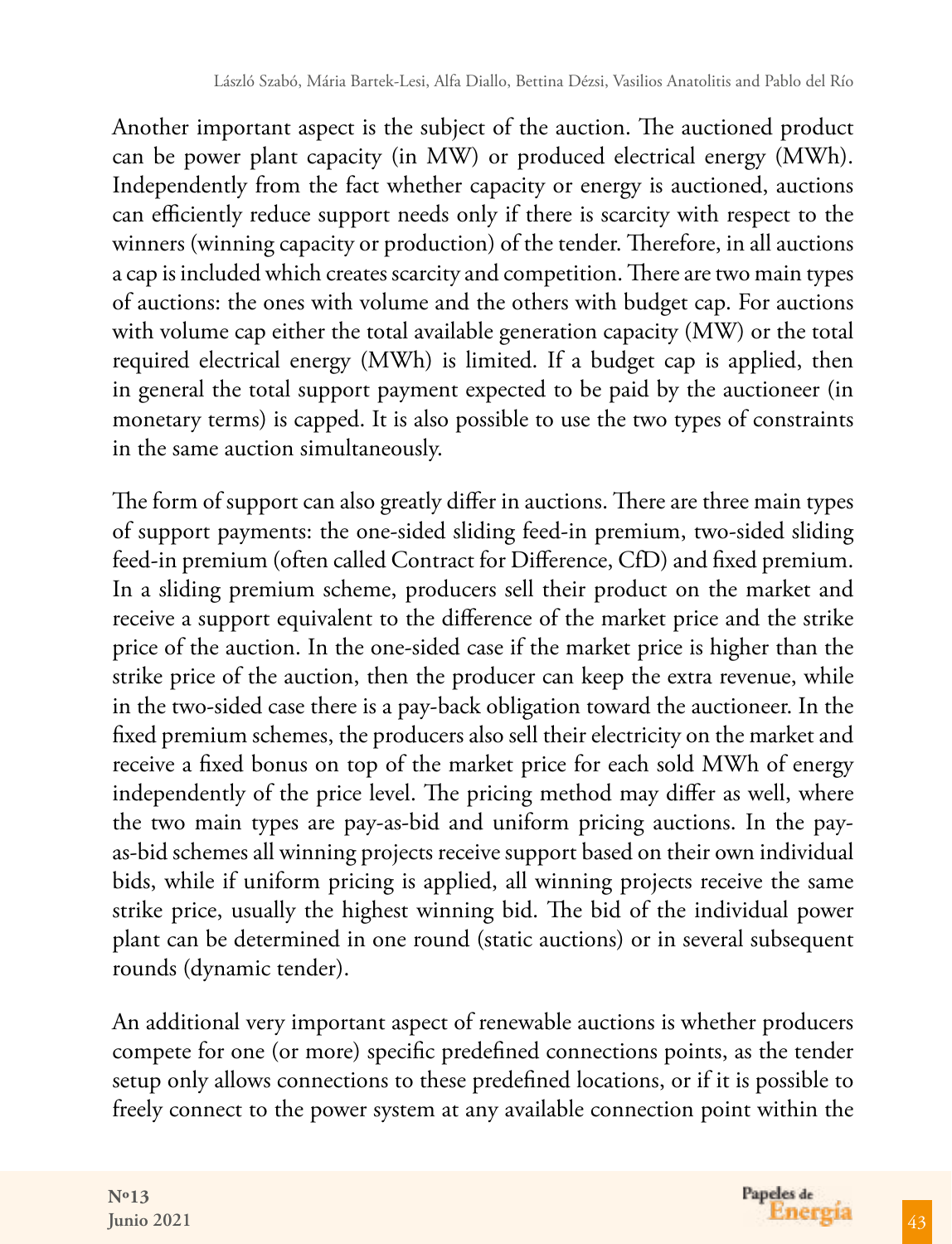county. The former design is often referred as single unit or single item auction while the latter refers to multi-unit or multi-item auctions.

As a final point of comparison, auctions can differ greatly with respect to the time period, during which the wining projects receive support. The support period is often differentiated between technologies as well. Some setups aim to provide support until the end of the lifetime of the power plants, while others aim for significantly shorter periods.

Table 1 compares several European auction designs with respect to the above listed general criteria. The comparison is based on the results of the Synthesis Report of European renewable case studies of the AURES II project (Szabó *et al*. 2021). The investigated countries are Denmark, Germany, Greece, Hungary, the Netherlands, Poland, Portugal and the United Kingdom.

| Table 1                                               |                                                                                            |                                                                                                                |                                                                            |                                                               |                                                                                                  |                                                              |                        |                                                                                                           |
|-------------------------------------------------------|--------------------------------------------------------------------------------------------|----------------------------------------------------------------------------------------------------------------|----------------------------------------------------------------------------|---------------------------------------------------------------|--------------------------------------------------------------------------------------------------|--------------------------------------------------------------|------------------------|-----------------------------------------------------------------------------------------------------------|
| <b>Comparison of several European auction designs</b> |                                                                                            |                                                                                                                |                                                                            |                                                               |                                                                                                  |                                                              |                        |                                                                                                           |
|                                                       | <b>Denmark</b>                                                                             | Germany                                                                                                        | Greece                                                                     | Hungary                                                       | <b>Netherlands</b>                                                                               | Poland                                                       | Portugal               | <b>United</b><br>Kingdom                                                                                  |
| Technology<br>focus                                   | Offshore<br>wind.<br>nearshore<br>wind, solar<br><b>PV</b>                                 | Onshore<br>wind.<br>offshore<br>wind, solar<br>PV, biomass,<br>technology-<br>neutral<br>innovation<br>auction | Onshore<br>wind and PV (wind ruled                                         | All RES-E<br>out by<br>regulation)                            | ALL RES-E All RES-E<br>and RES-H.<br>biogas<br>Offshore<br>wind has its<br>own auction<br>scheme |                                                              | Solar PV               | All RES<br>Various<br>technology<br>baskets                                                               |
| Technology<br>differentia-<br>tion                    | Technology<br>specific<br>(offshore)<br>wind, solar)<br>Multi-<br>technology               | Technology<br>specific<br>and multi-<br>technology<br>tenders in<br>parallel                                   | Technology<br>specific,<br>which was<br>changed<br>to multi-<br>technology | Multi-<br>technology<br>(wind ruled)<br>out by<br>regulation) | Multi-<br>technology                                                                             | Multi-<br>technology<br>with<br>technology<br><b>baskets</b> | Technology<br>specific | Multi<br>technology,<br>with baskets<br>(mature)<br>technology,<br>less mature<br>technology,<br>biomass) |
| Auction<br>product                                    | Capacity<br>$(MW)$ :<br>offshore wind<br>Energy<br>$(MWh)$ : PV<br>and multi<br>technology | Capacity<br>(MW)                                                                                               | Capacity<br>(MW)                                                           | Energy<br>(MWh)                                               | Energy<br>(MWh)                                                                                  | Energy<br>(MWh)                                              | Capacity<br>(MW)       | Energy<br>(GWh)                                                                                           |

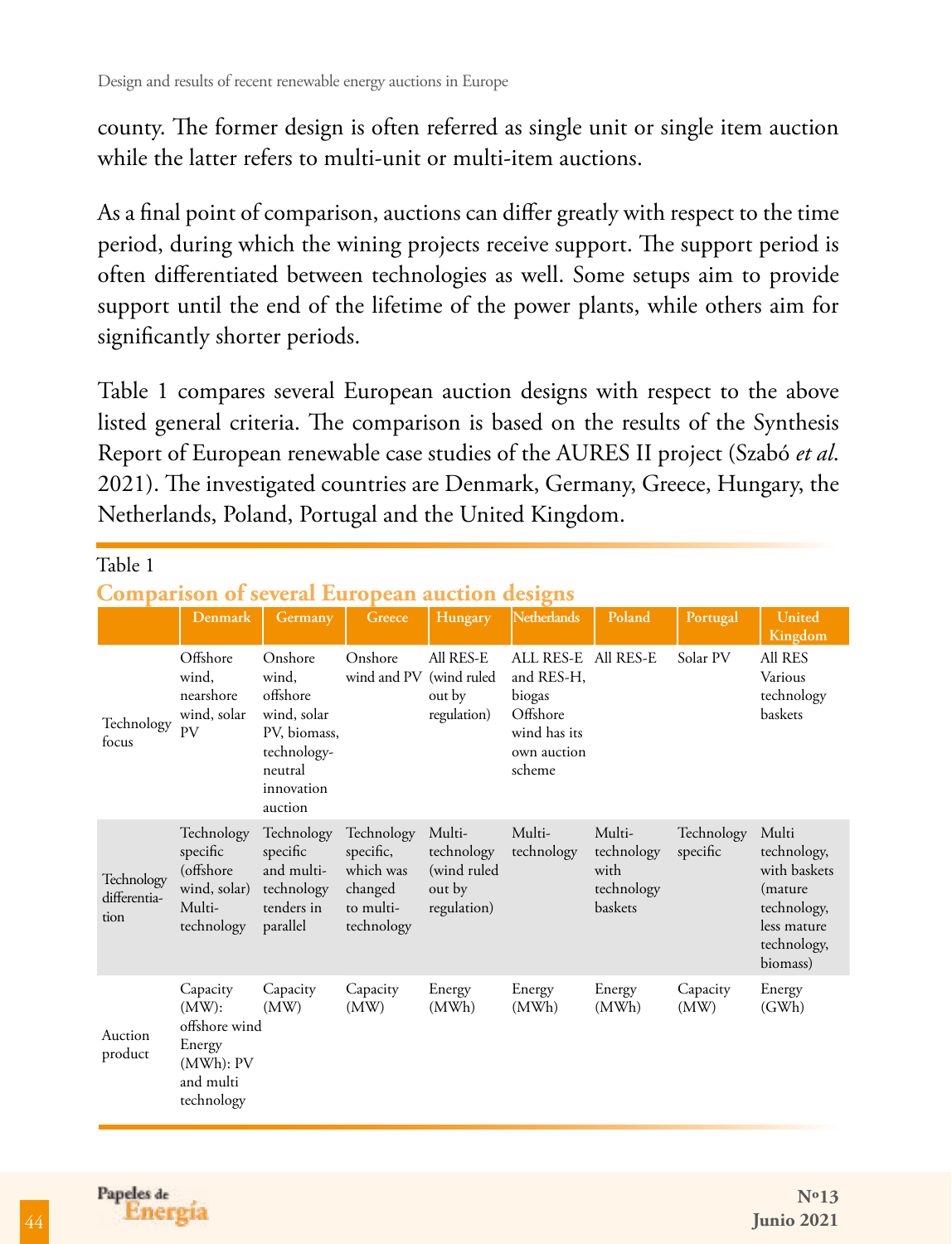|                                   | <b>Denmark</b>                                                                                                                          | Germany     | Greece                   | Hungary                             | <b>Netherlands</b>                                                                    | Poland                                                 | Portugal                                                                                                           | United<br>Kingdom                                                       |
|-----------------------------------|-----------------------------------------------------------------------------------------------------------------------------------------|-------------|--------------------------|-------------------------------------|---------------------------------------------------------------------------------------|--------------------------------------------------------|--------------------------------------------------------------------------------------------------------------------|-------------------------------------------------------------------------|
| Volume or<br>budget cap           | Volume cap: Volume<br>offshore wind<br>Budget cap:<br>PV and<br>tech-neutral                                                            |             | Volume                   | Volume and Budget cap<br>budget cap |                                                                                       | Volume and Volume cap<br>budget cap                    |                                                                                                                    | Yearly budget<br>cap (with<br>separate<br>capacity limit<br>on biomass) |
| Form of<br>support auc-<br>tioned | For offs-<br>hore wind<br>two-sided<br>sliding FIP,<br>otherwise<br>fixed FIP                                                           | Sliding FIP | Two-sided<br>sliding FIP | Two-sided<br>sliding FIP            | Sliding FIP                                                                           | Two-sided<br>sliding FIP                               | Special<br>support<br>scheme,<br>possible<br>to choose<br>between<br>FIT or fixed<br>contribution<br>to the system | Two-sided<br>sliding FIP                                                |
| Pricing rule Pay-as-bid           |                                                                                                                                         | Pay-as-bid  | Pay-as-bid               | Pay-as-bid                          | Pay-as-bid                                                                            | Pay-as-bid                                             | Pay-as-bid                                                                                                         | Uniform                                                                 |
| Static vs<br>dynamic              | Static                                                                                                                                  | Static      | Dynamic                  | Static                              | Static                                                                                | Static                                                 | Dynamic                                                                                                            | Static                                                                  |
| Single vs<br>multi-unit           | Single unit<br>(offshore)<br>wind) mul-<br>ti-unit (all<br>other)                                                                       | Multi-unit  | Multi-unit               | Multi-unit                          | Single unit<br>(offshore<br>wind) multi-<br>unit (all<br>other)                       | Multi-unit                                             | Single unit                                                                                                        | Multi-unit                                                              |
| Support<br>duration               | For offshore 20 years<br>wind it is<br>based on<br>supported<br>energy<br>(approxima-<br>tely 12-15<br>years),<br>otherwise 20<br>years |             | 20 years                 | 15 years                            | technology,<br>8 (boilers),<br>12 (biogas)<br>or 15 (solar,<br>onshore<br>wind) years | Depends on 15 years but 15 years<br>not beyond<br>2035 |                                                                                                                    | 15 years                                                                |

#### Table 1 (continued)

#### **Comparison of several European auction designs**

Source: Based on the findings of Szabó et al. (2021).

Several different types of auction were organized in Denmark until 2018, including offshore and nearshore tenders as well. On top of that in 2018 a technology specific PV tender, and a pilot multi-technology auction featuring onshore wind and PV were also organized. Similarly to Denmark, several parallel auction schemes operate in Germany. There were technology-specific tenders held for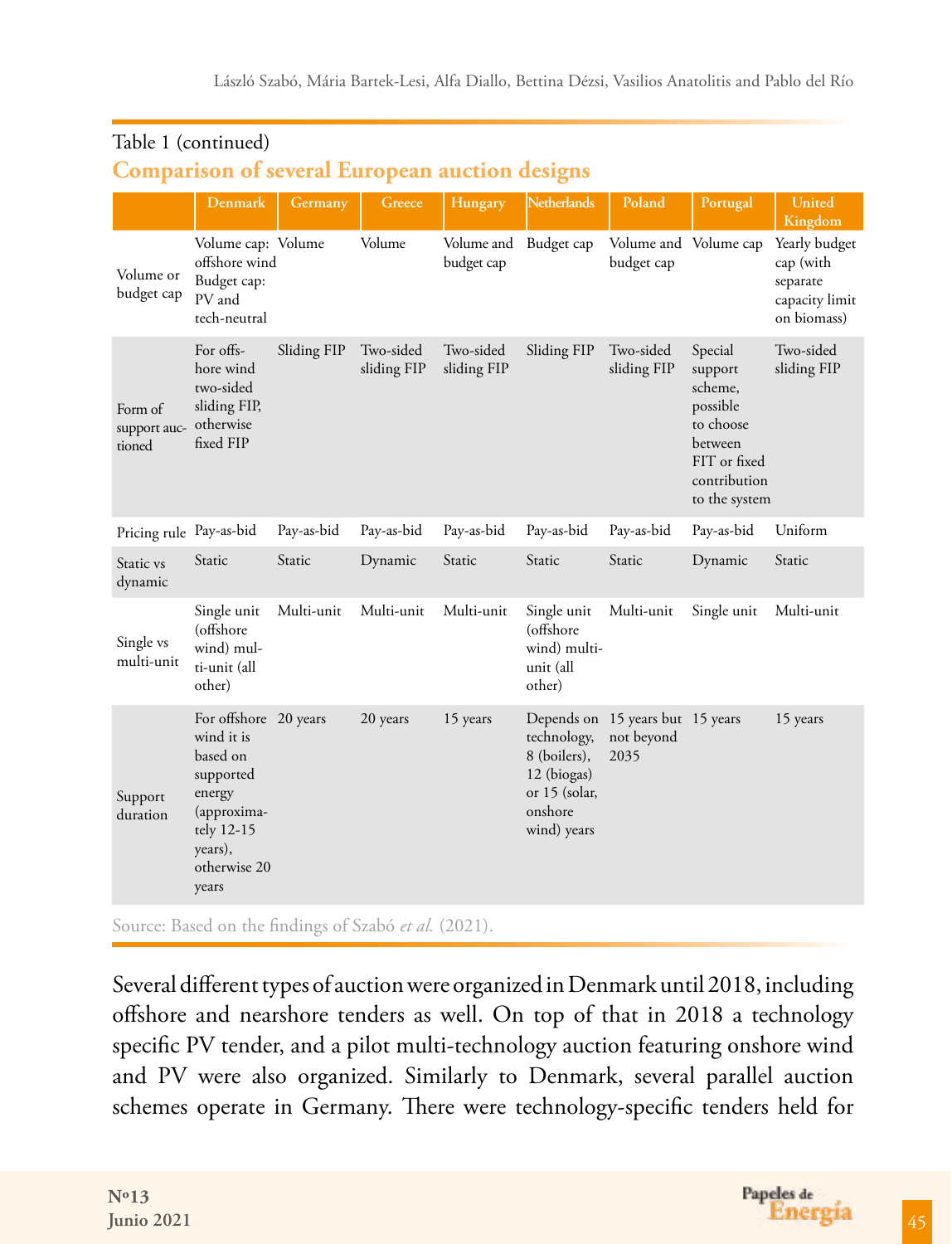solar PV, onshore wind and biomass, but also multi-technology tenders for PV and onshore wind were organized. Since 2020, Germany organizes innovation auctions, which are multi-technology tenders in which projects with installed storage capacity can also participate. Until 2019 technology specific tenders were held in Greece, but in 2019 a pilot multi-technology setup for solar and onshore wind were introduced (Anatolitis, 2020). Hungary organized its first renewable auction in 2019 (Bartek-Lesi *et al.,* 2020). The tender is in theory a multitechnology auction, where all technologies can participate, however, because of the strict location regulations for onshore wind power plants in the country, wind farms are not able to enter. As a result, almost all participant of the tender were solar PV power plants.

The Netherlands operates a special multi-technology auction scheme since 2011 (Jacob *et al.,* 2019). The specialty lies in the fact that in the Dutch scheme not only electricity, but heat producers can participate, which is uncommon in the EU but presents a possible future evolution path for renewable tenders. In Poland, yearly auctions are held since 2016. In these tenders all renewable technologies can enter, however, based on technology, several different auction baskets were made, and power plants participating within the same basket can compete against each other. In Poland, onshore wind and PV participated in a common basket, and there were separate baskets for agricultural biogas, biomass power plants and for other renewable technologies. Portugal held its first PV auction in 2019, which was a technology specific tender aiming at large scale power plant (del Río *et al*., 2019b) The final country of the comparison is the United Kingdom, where multi technology auctions were organized in a similar manner as in Poland, with different technology baskets defined.

It is visible that most of the countries are shifting toward a multi-technology design. The reason behind this trend lies in the European regulation, as it requires technology neutrality from the Member States when designing new renewable support schemes. Therefore, countries with technology specific designs face a regulatory pressure to change their setups.

By comparing the auctioned products of the different countries, it is evident that there is no clear trend in Europe, since both capacity or energy are auctioned. In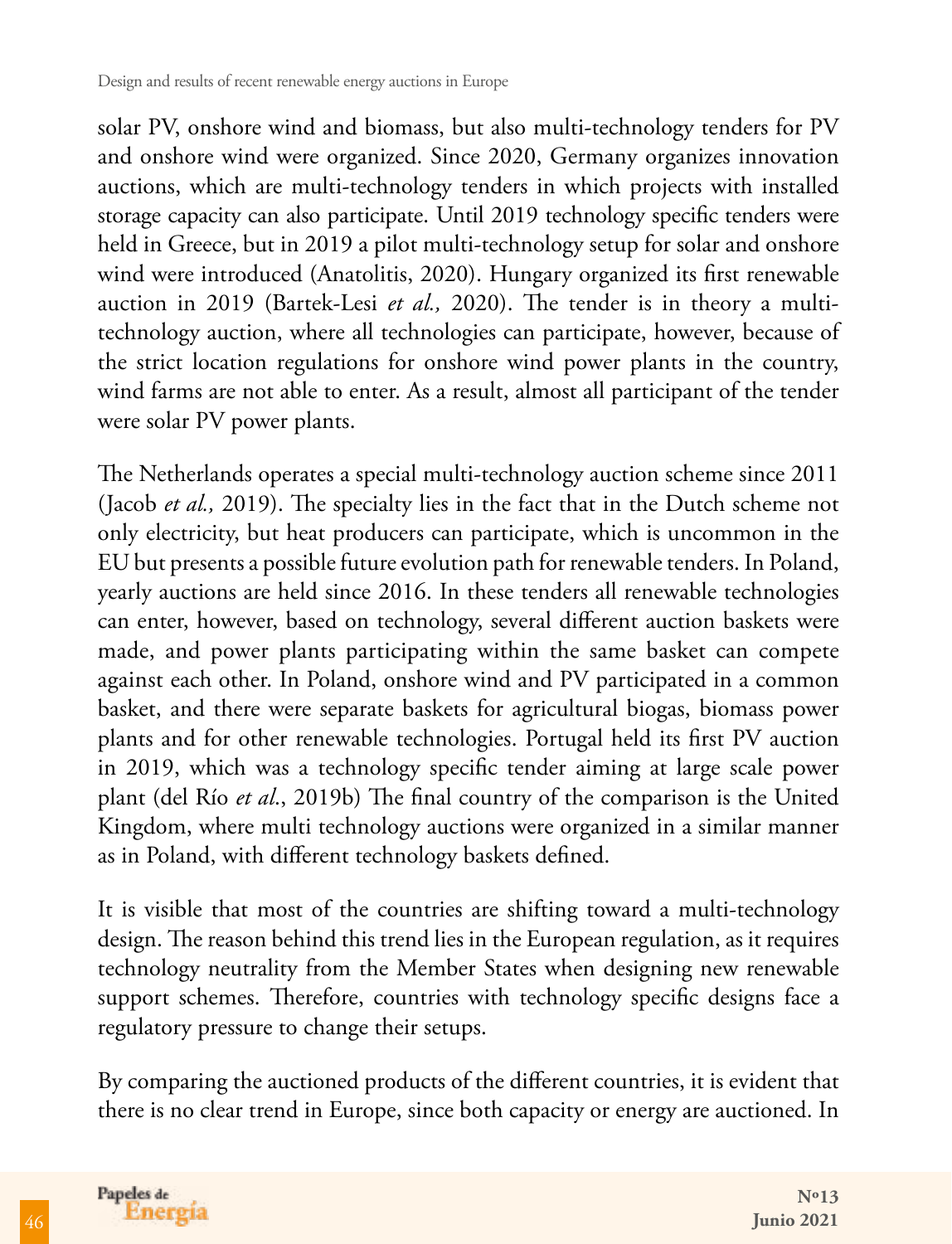Denmark for example, differences are present within the country, as for offshore wind the auctioned product was power plant capacity, while it was produced electricity in the solar and the pilot multi-technology tender. Approximately half of the investigated countries operate auctions where the product of the tender is capacity such as Denmark (offshore wind), Germany, Greece and Portugal, while in the other Member States, energy-based auctions are present.

Similarly, a diverse picture emerges by investigating capacity or budget constrains in the assessed countries. A single volume cap was used in the Danish offshore wind auctions, in the German, Greece and Portuguese tenders and in the biomass auction of the United Kingdom. Two countries, however, opted for single financial cap. In the Danish (non-offshore) auctions the maximum amount of support was set, while a slightly different version was used in the United Kingdom, where a yearly total budget cap was determined. Interestingly in two countries (Poland, and Hungary) a simultaneous volume and capacity cap were introduced. The advantage of this tender design is that neither the per unit support cost, nor the supported amount of capacity/energy can surpass the expectations of the auctioneer.

In contrast to the previously investigated design elements, there is a larger consensus in the form of support between the analyzed European countries. In most schemes, support was paid in a form of sliding premium, predominantly in the two-sided form. One important tendency, however, is that fixed premium systems become more and more popular in European auctions. The fixed premium scheme is more market oriented than the sliding premium as it follows the evolution of wholesale market price and does not provide fixed revenues for the power plants. Therefore, a fixed premium scheme was introduced for the non-offshore Danish tenders and in the innovation auction in Germany. Portugal introduced a very special support scheme where producers were able to choose between a two-sided sliding premium scheme or a fixed contribution payment to the system. In Portugal prices were significantly below wholesale prices, therefore unlike in many European auctions, producers did not compete for support, but for the possibility to complete their project, even though they are required to pay to the system, based on their production level.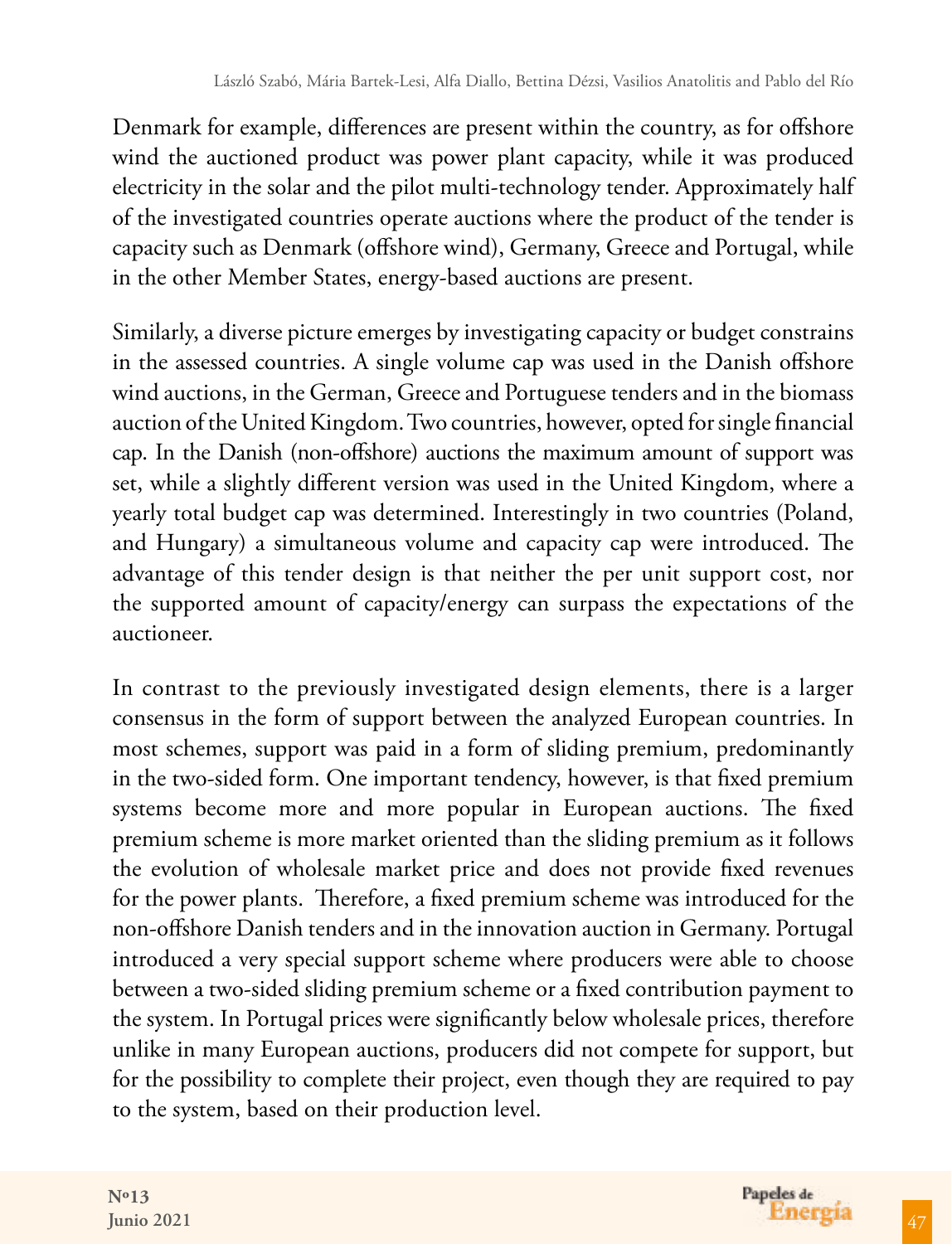The similarity of the auction designs is even stronger when considering the pricing rule, the dynamic and static nature of the bidding, or location specific issues of the investigated setups. Almost all countries organized pay-as-bid and static, multi-item auctions, which seem to be also the most common setup in Europe. Exceptions are the United Kingdom, which operates a pay-as-clear (uniform pricing) mechanism. A similar design was tested in Germany, but the country has changed to a pay-as-bid setup. Dynamic auctions were used in Portugal and Greece, where producers had the opportunity to submit multiple bids in different rounds. The dynamic nature of the auctions is difficult to evaluate, as usually there is not enough available information on the separate rounds, given that the auctioneer generally publishes only the final results. With respect to location, single item auctions were used by the Danish offshore and nearshore tenders, because connection to the grid is generally more expensive. On top of the offshore auctions, only the Portuguese tender was designed with fixed connection points, as producers were only allowed to compete for 24 predefined grid connection points.

The final assessed design element is the length of the support period. Different technologies usually have varying support length, and large differences are observable with respect to the same technologies between countries. The shortest support period was 8 years for boilers in the Netherlands, while the longest were the 20 years long support periods of the Greek, German and Danish tenders.

We can conclude that, with respect to design elements, the investigated European auctions are homogenous in several aspects, but heterogenous with respect to many other design elements. Most of the organized auctions were pay-as-bid, multi-item, and static tenders. However, no clear design convergence is observable in other dimensions. It seems that, as the result of the European regulation concerning the competition rules of renewable support, auctions tend to move from technology-specific setups to multi-technology designs. Additionally, as fixed premium seems to be more market oriented, mature auctions also tend to shift toward this support type. There are several other aspects, however, which remain completely heterogeneous, such as the auctioned product, the type of cap used in tenders, or the length of support period.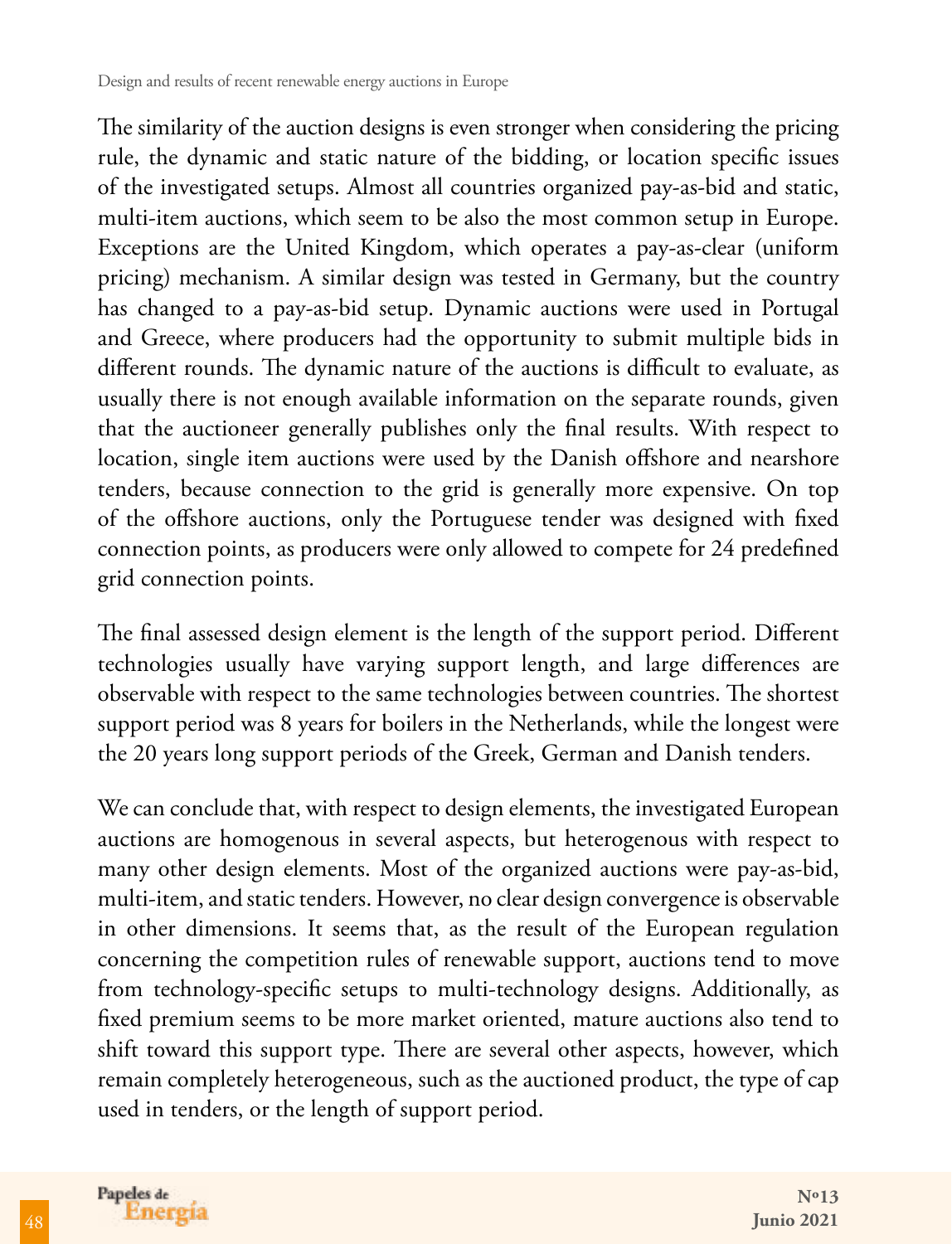### **3. DESIGN ELEMENTS FACILITATING PROJECT REALISATION**

In order to increase the probability of project realization and timely project implementation among the winning projects of renewable energy auctions, prequalification requirements and penalties are applied. As auction rounds are limited by their volume or budget, selection of bidders by material and financial prequalification criteria together with the applied penalties can help to reduce the risks of underbidding, delay and non-realisation.

Material prequalification requirements relate to the characteristics and status of the project and to the technical and financial capabilities of the project developer. As the table below shows, seven countries require titles for land use, while six countries claim secured grid connection. These conditions aim to ensure the appropriate conditions of grid connection, all necessary permits and licenses and the consent of all stakeholders. Selection of bidders by financial criteria is applied in Denmark and the Netherlands. The Netherlands is the first country in Europe asking for a feasibility study to improve the inadequate realisation rate of awarded projects.

Financial prequalification of the projects can be based on two kind of guarantees: bid bonds and realisation bonds (also called second bid bond, completion bond or performance bond). Bid bonds are placed before the whole auction procedure starts in order to ensure that the developer is committed to realize the project. Those bidders who do not win support get back their guarantees as the official results are published. If a winner refuses to enter into a support contract, the auctioneer retains the bid bond. Realization bonds are required in case of twostage guarantee systems, where the winners pay this second bond, serving as a guarantee for a potential penalty in case of non-realization. All countries covered apply two-stage financial guarantees (sometimes a one-stage bid bond serves the role of both guarantees, such as the Danish and German onshore wind and biomass auctions and Dutch off-shore wind auctions, and in Poland) with the exception of the UK and the SDE+ scheme of the Netherlands. A softer incentive to pre-select committed bidders is a non-refundable participation fee, which is required in most countries.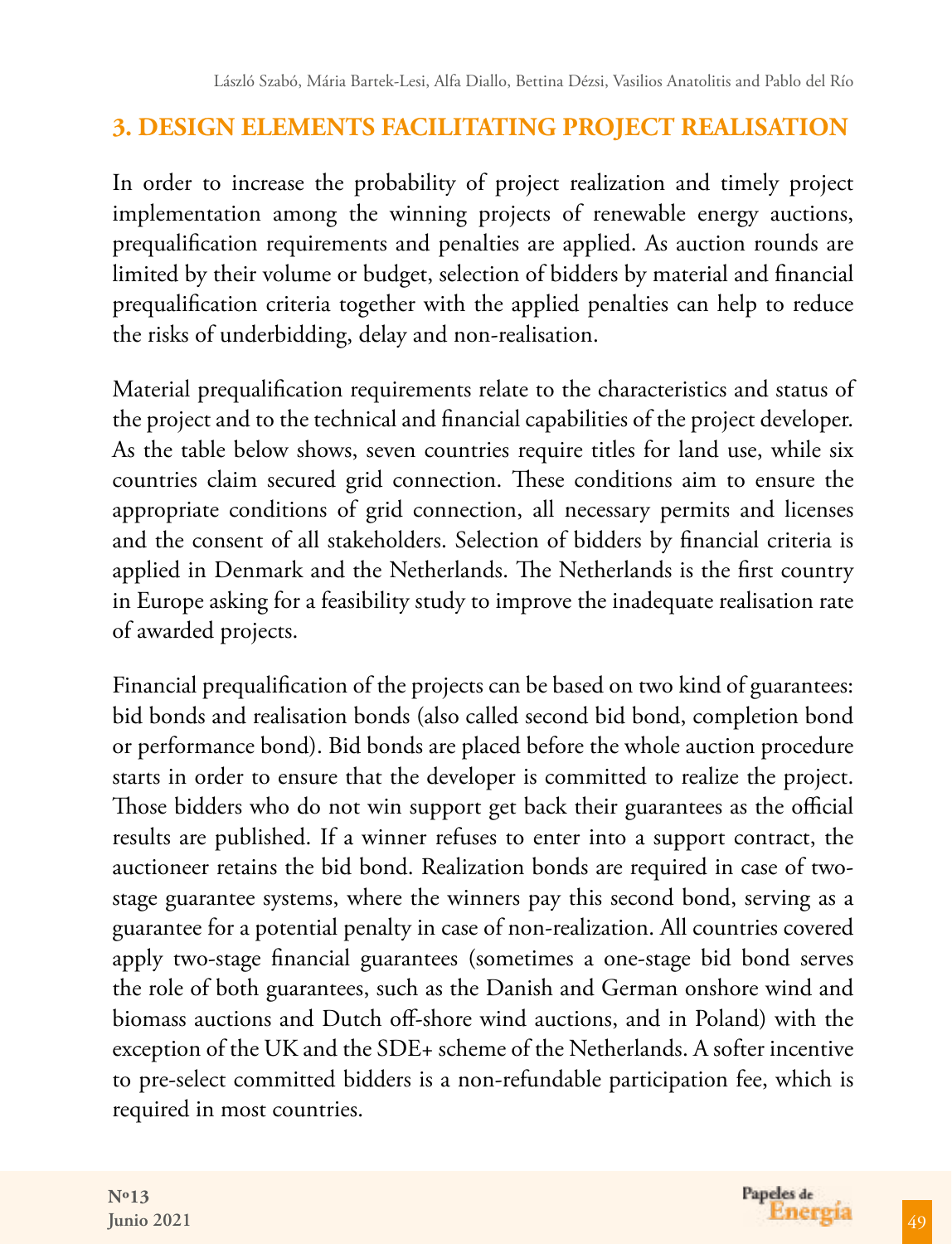The likelihood of implementation is also higher if a project is in a more advanced phase, therefore many countries require an environmental permit, building permit or production license. Some countries, like Germany and Greece demand relatively strict material and financial criteria at the same time. In other cases, material requirements can supplement to some extent financial guarantees, like in Poland, where bidders must hold building and environmental permits as well as grid connection agreements, but bonds are relatively lower than in other countries. Setting strict requirements and high penalties might lead to higher realisation rates, but at the same time results in higher risks for project developers. The prospect of high sunk costs, losing deposited securities or realising a lower than expected remuneration deter developers from entering the auction, which can lead to too strong preselection and, consequently, insufficient competition. However, there are examples when high rates of project realization are reached with less stringent prequalification criteria. This was the case in the German technology-specific PV auctions between 2015 and 2017, where above 90 % realisation rates were achieved. At the same time, onshore wind auctions were undersubscribed, as obtaining environmental permits had become difficult due to the resistance of the local population. For onshore wind project, less stringent material prequalification might increase the number of bidders, but the realisation rate could remain low. In this case, other policy instruments can provide a solution, as recommended by Sach, Lotz and Blücher (2019).

77 % of awarded capacities were built within the prescribed realization period in the 2016 smaller sized Polish PV/onshore wind auctions (up to 1 MW), where delayed projects were likely underbid due to the fierce competition (Diallo *et al.,* 2019). UK and the Netherlands do not apply financial guarantees but use stringent material prequalification requirements and high penalties. When requirements are easier to meet and the competition is weak, this setup is more likely to lead to low rates of implementation. In the UK, 15 out of 29 projects awarded in the AR1 auction missed their deadlines and 5 of them were not implemented. It shows that delays of project realisation cannot be perfectly influenced by prequalification requirements. In the case of several wind farms, the delay was caused by the opposition to the environmental impacts of the facilities, in some cases the contracts were terminated due to underbidding or for other unknown reasons (Woodman and Fitch-Roy, 2019).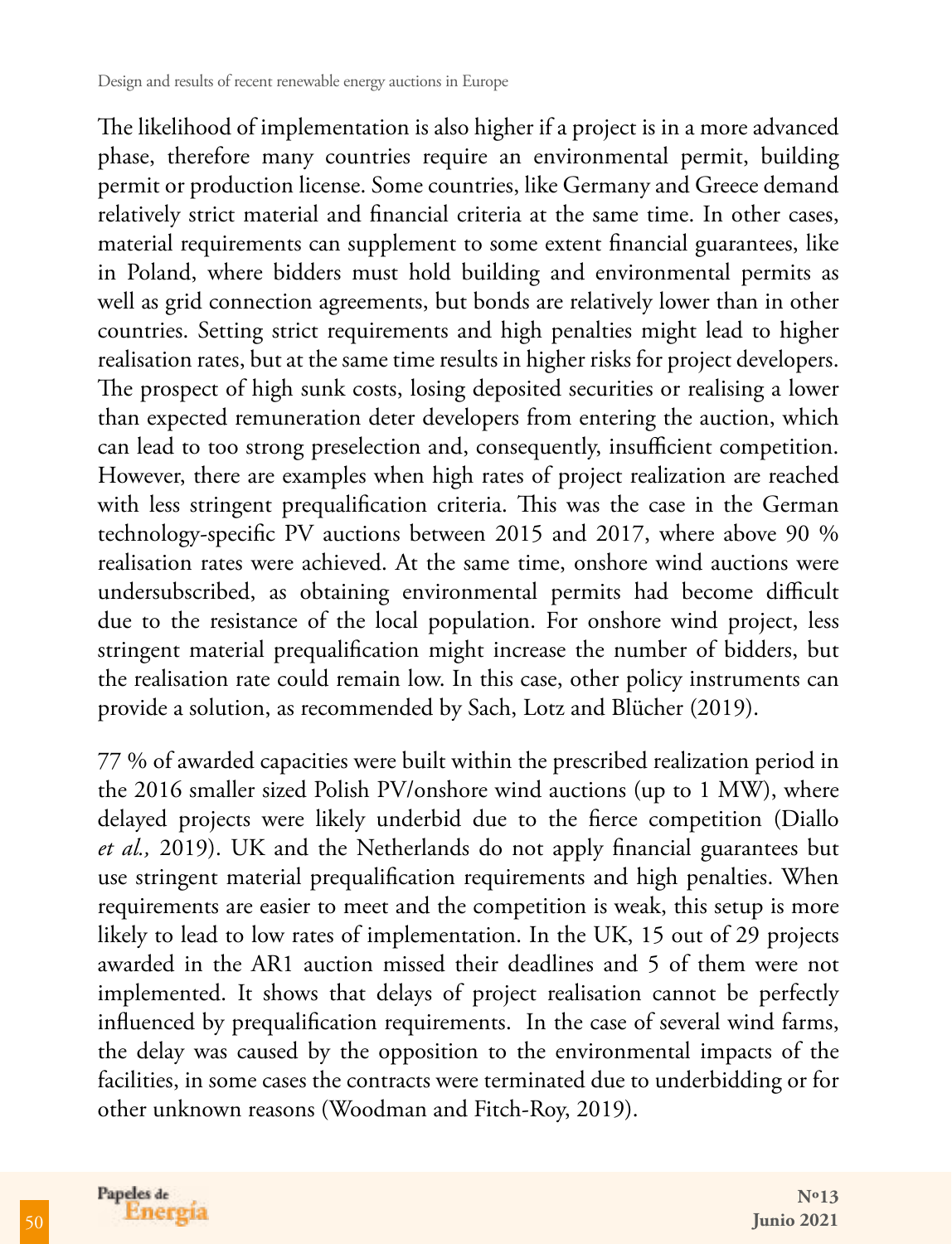### Table 2 **Material and financial pre-qualification requirements and prescribed realization period**

|             | Pre- qualification requirements:<br>material                                                                                                                                                                                    | Pre-qualification requirements:<br>financial                                                                                                                                                                                                                                                         | <b>Realization period</b>                                                                                 |
|-------------|---------------------------------------------------------------------------------------------------------------------------------------------------------------------------------------------------------------------------------|------------------------------------------------------------------------------------------------------------------------------------------------------------------------------------------------------------------------------------------------------------------------------------------------------|-----------------------------------------------------------------------------------------------------------|
| Denmark     | No debt exceeding 100 000 DKK<br>(EUR 13.4 million)<br>In case of off-shore wind: former<br>experience, minimum annual<br>turnover, equity ratio of min.<br>20 % or investment grade credit<br>rating are also required         | Tech. neutral and PV auctions:<br>retention penalty (completion<br>bond) EUR 22.8/MWh (onshore<br>wind: 75.1 EUR/kW; PV: 25.5<br>EUR/kW; off-shore wind:<br>98.3EUR/kW) Off-shore wind<br>auctions: EUR 13.4 million;<br>Nearshore: 79EUR/kW; 22.4<br>EUR/kW in case of Kriegers Flak                | Off-shore: 48 months, onshore<br>wind and PV: 24 months                                                   |
| Germany     | Onshore wind and biomass:<br>installations are eligible if they<br>have obtained environmental<br>permits<br>PV: Proof of access to the site,<br>adopted land use plan and<br>eligibility of site for ground-<br>mounted plants | Onshore wind: Bid bond (also<br>completion bond) of EUR<br>$30$ /kW<br>PV: Bid bond- EUR 5/kW,<br>completion bond - EUR 40/kW<br>(EUR 20 in case of adopted land-<br>use plan) Off-shore wind: Bid<br>bond/completion bond – EUR<br>100/kW. Biomass: Bid bond/<br>completion bond of EUR<br>$60$ /kW | Onshore wind: 24 months, PV,<br>biomass: 18 months,<br>Off-shore wind: 18 months after<br>grid connection |
| Greece      | Generation licence<br>Grid connection agreement/offer                                                                                                                                                                           | Bid bond - 1% of investment<br>costs - EUR 10/kW in case of<br>PV and 12.5 EUR/kW for<br>onshore wind<br>Completion bond - 4% of<br>investment costs: ~ 30 EUR/kW<br>for PV and 37.5 EUR/kW for<br>onshore wind                                                                                      | PV: 12-18 months,<br>Onshore wind: 24-36 months<br>(depending on size)                                    |
| Hungary     | Basic information on the company<br>and the plant<br>Grid connection agreement                                                                                                                                                  | Bid bond: 1.5% of investment<br>cost. (~11 EUR/kW)<br>Completion bond: 5%<br>$(-36$ EUR/kW - for PV)                                                                                                                                                                                                 | 36 months                                                                                                 |
| Netherlands | Environmental and mining<br>permit, feasibility study, geological<br>survey, energy yield calculations,<br>permission of the owner of land<br>Financing plan and technical<br>details are also required for off-<br>shore wind  | Bid bond only required for<br>projects claiming more than EUR<br>400 million (not yet applied)<br>Off-shore wind auction: bank<br>guarantee required if bid is<br>successful $(-50 \text{ EUR}/kW)$                                                                                                  | 1.5 - 4 years depending on<br>technology, 5 years for off-shore<br>wind                                   |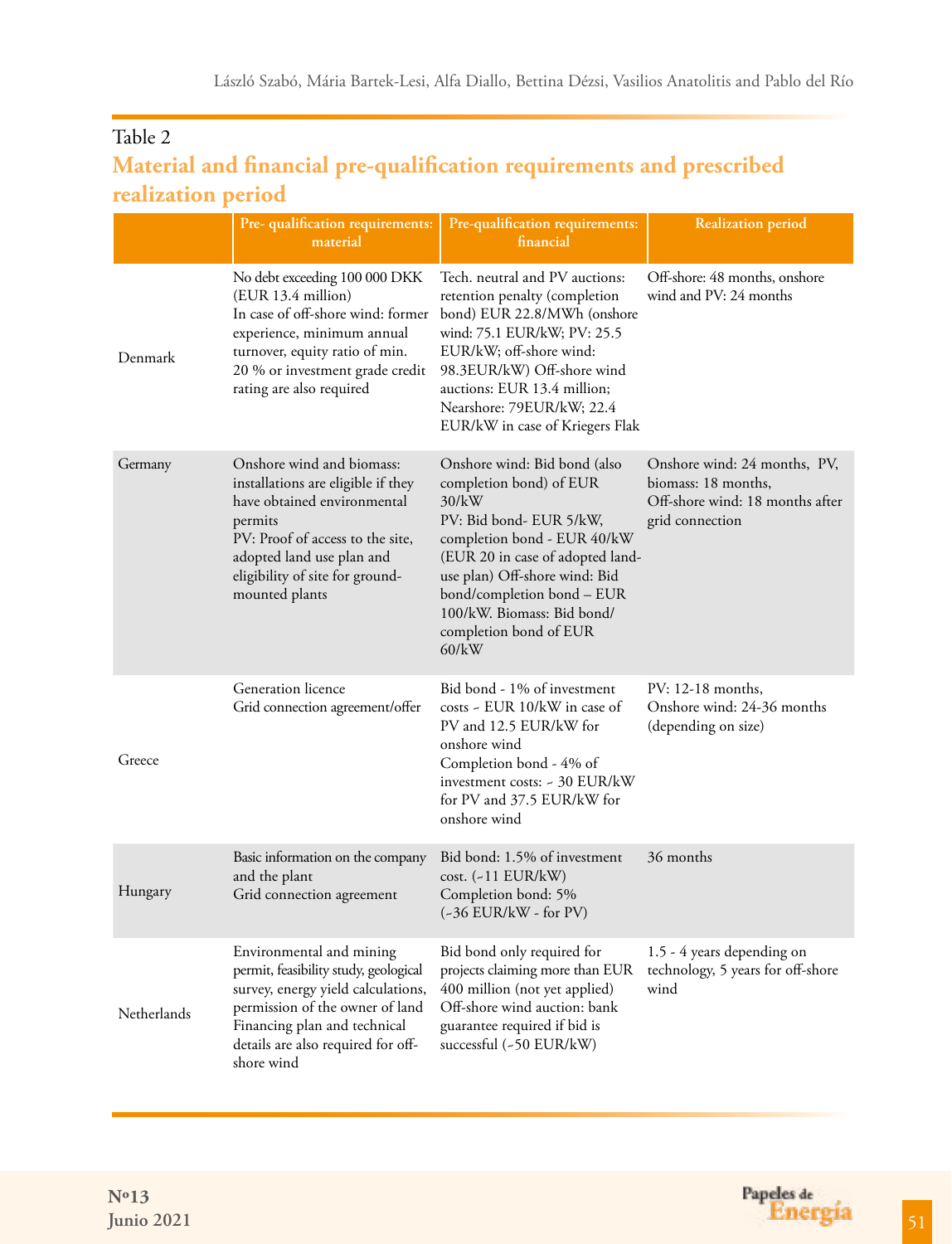### Table 2 (continued) **Material and financial pre-qualification requirements and prescribed realization period**

|                | Pre- qualification requirements:<br>material                                                                                                                              | Pre-qualification requirements:<br>financial                                                                                                                                                                   | <b>Realization period</b>                                      |
|----------------|---------------------------------------------------------------------------------------------------------------------------------------------------------------------------|----------------------------------------------------------------------------------------------------------------------------------------------------------------------------------------------------------------|----------------------------------------------------------------|
| Poland         | Building permit, environmental<br>permit, grid connection<br>agreement, land use plan,<br>schedule of works and<br>expenditures, schematic<br>drawing of the installation | One stage bid bond: 30 PLN<br>(-EUR 7) /kW for existing and<br>60 PLN (~EUR 14) /kW for new offshore wind<br>plants returned for non-winners<br>after bidding, and to winners after<br>entering into operation | 18 months for PV, 30 months<br>for onshore wind, 72 months for |
| Portugal       | Information on the company and<br>owners. For awarded bidders: land<br>rights, production licence                                                                         | Bid bond: EUR 10/kW,<br>performance bond: EUR 60/kW                                                                                                                                                            | 30-36 months                                                   |
| United Kingdom | Grid connection agreement,<br>Planning permission, Supply<br>chain approval (>300 MW)                                                                                     | No bid bond /realisation bond                                                                                                                                                                                  | -4-5 years, contracts are awarded<br>for delivery time         |

Project realization is also affected by the prescribed maximum length of the realisation period. If it is too short, it makes more difficult for investors to realize their projects in time, as there is a higher risk of losing their financial guarantees and right to support. Long realisation periods can lead to many uncertainties influencing the investors, like the relative change on returns compared to other investment opportunities and market conditions can also change significantly. If investors expect significant cost reductions, this incentivises underbidding and can lead to non-realisation.

Deadlines can be general or vary by technology (*e.g.* in Germany, Greece, Poland, Netherlands). When deadlines reflect the specificities of a certain technology, they provide a level playing field, especially in case of multi-technology auctions. The shortest completion time-period among the analysed countries was 12 months for smaller sized plants in Greece and 18 months for larger capacities in Greece, Germany and Poland. Shorter realization periods are often associated with other criteria to incentivize more advanced projects to enter the auction.

Delayed completion can be penalised by the reduction of awarded support or by a shortened support period, which can be accompanied by the gradual loss of the completion bond. After a predetermined grace period, the award right is lost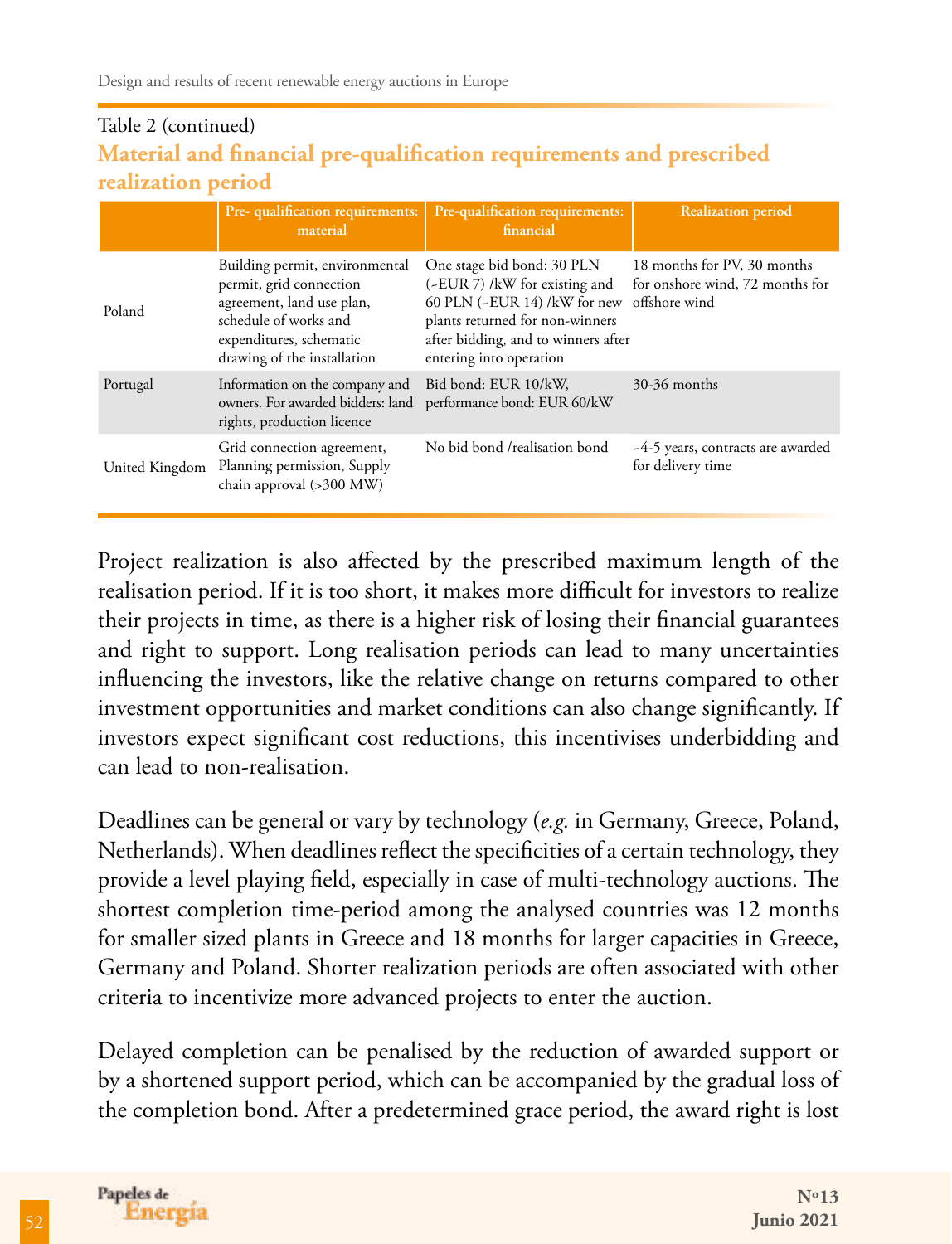and completion bonds are confiscated, either in a staggered way (e.g. Denmark, Germany, Portugal) or in one sum (*e.g*. in Greece, Hungary, Poland). Each country sets different penalty levels, and in some cases developers do not lose the opportunity to finish the project even after a significant delay. In case of the highly competitive German onshore auctions of 2017, some project developers being awarded lower support levels have abandoned their projects despite the penalties to re-enter more recent auctions with lower competition and likely higher support (Sach, Lotz and Blücher, 2019).

#### Table 3 **Penalties applied in the analysed European cases**

| Denmark        | Technology neutral and PV auction: Retention penalty has to be paid related to non-connected capacity<br>Off-shore: if less than 95% of capacity is connected to the grid, eligible production decreases by 0.1 TWh<br>(near shore)/0.3 TWh (Kriegers Flak) for each subsequent 6-month period.                                                                                                                   |
|----------------|-------------------------------------------------------------------------------------------------------------------------------------------------------------------------------------------------------------------------------------------------------------------------------------------------------------------------------------------------------------------------------------------------------------------|
| Germany        | Onshore wind: From month 24: gradual loss of completion bond, award withdrawn after 30 months<br>PV: From month 18 award decreases by EUR 3/MWh, after 24 months the penalty is EUR 50/kW<br>Biomass: from month 18 gradual confiscation of completion bond, after 24 months award withdrawn<br>Off-shore wind: Non-delivery at the milestones leads to withdrawal of award and losing the financial<br>guarantee |
| Greece         | In case of late or non-realisation: 1) cancelled support agreement, 2) withholding of bid and completion<br>bonds, 3) possible cancellation of generation license and/or grid access agreement/offer                                                                                                                                                                                                              |
| Hungary        | Performance bond is lost in case of delay. If the project is not completed within 1 year after deadline, right<br>for support is lost and investors cannot participate in renewable auctions for 3 years                                                                                                                                                                                                          |
| Netherlands    | Loss of bank guarantee (if it was required). Otherwise, project loses support right and is excluded from<br>the scheme for 3 years                                                                                                                                                                                                                                                                                |
| Poland         | Cancellation of support if the deadline is missed, 3 years ban for participating in another auction, loss of<br>bid bond is a possible fine for the manager of the energy company                                                                                                                                                                                                                                 |
| Portugal       | Missing realization milestones results in losing different portions of the bid bond                                                                                                                                                                                                                                                                                                                               |
| United Kingdom | Contract terminated if project fails to spend 10% of costs in 12 months, or operation delays 12-24<br>months after deadline. Exclusion from future auctions for 24 months                                                                                                                                                                                                                                         |

# **4. ECONOMIC ASSESSMENT OF THE EUROPEAN RENEWABLE AUCTIONS**

Renewable auctions were assessed in various dimensions in the AURES II project, including the economic dimensions of effectiveness and efficiency of the auctions. In this section four dimensions, the policy effectiveness, static efficiency, actor diversity and dynamic efficiency are analysed.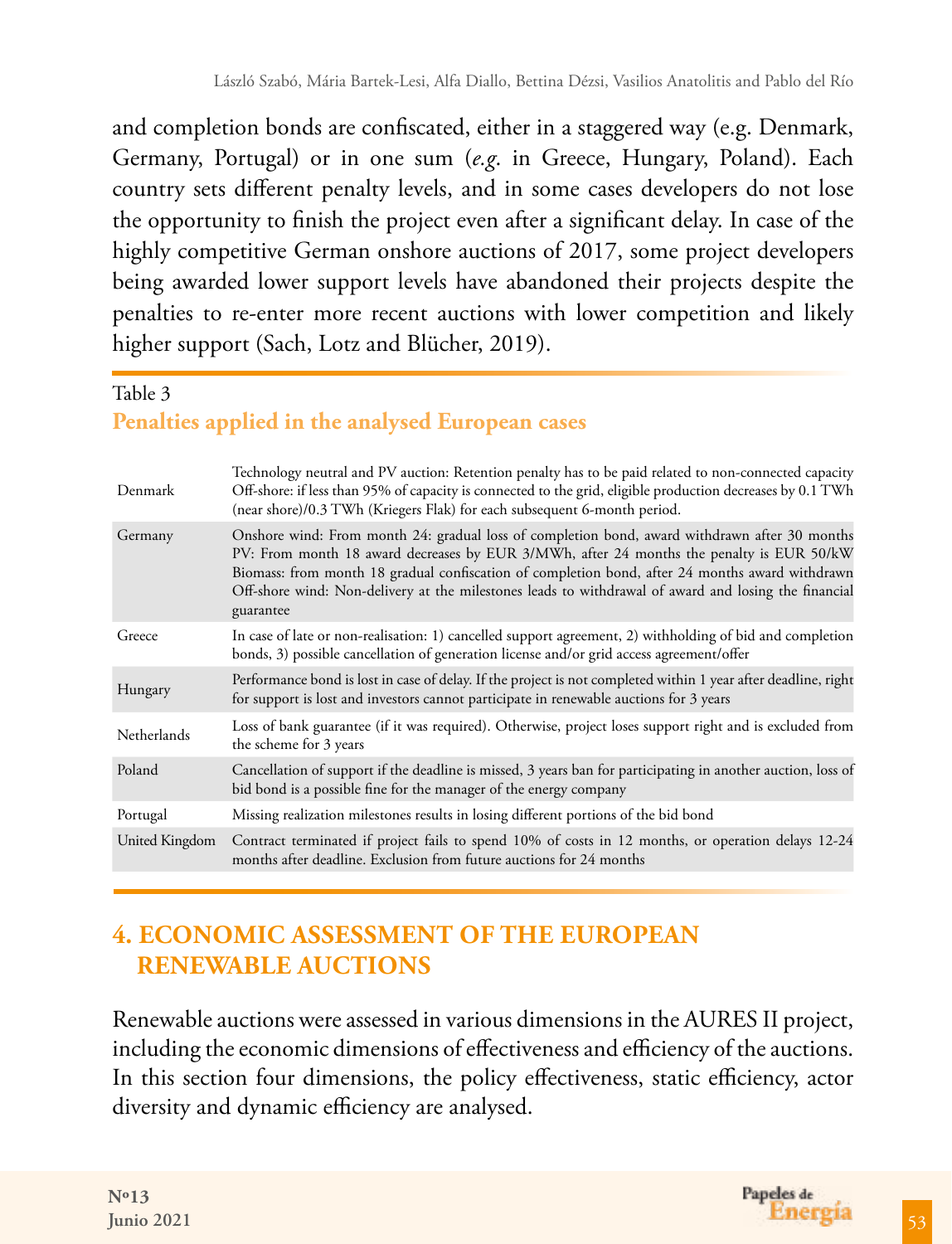### **4.1. Policy effectiveness**

Under policy effectiveness we mean if the targeted RES capacity is actually contracted and realised in the auctions. The AURES II project measured the effectiveness in two dimensions. First, we analysed if the specific auction managed to cover the full targeted volume, or if it failed to achieve so. There could be various reasons for target under-achievement. The specific design of the auction could have reduced the attractiveness of the auction if developers judged it too complex or with high transaction costs, or the expected income from the future power generation was not sufficient to cover the risk adjusted costs of the investments. Other power market related factors could also contribute to this failure, *e.g*. the expected wholesale price trend or the present market distortions or uncertainty in the intraday or balancing markets would prevent investors to participate. As a second dimension of the policy effectiveness, we have assessed if the winning projects of the auctions are realised within the planned period.

Looking at the period of 2015-2020, the European renewable auctions present a mixed picture in the first dimension, as the table 4 illustrates.

Denmark and Germany are on the top of this list, as many of their auctions managed to reach 100 % coverage, meaning that the targeted volumes were contracted in the auctions. In Denmark, both analysed auctions were realised with success, based on the data on the offshore wind auctions. The exception is the Rødsand2 tender, where the original winner withdrew from the project and the site was retendered. There was also an issue with the Nearshore Areas wind tender, where Vattenfall asked for a three-year extension for the project realisation because of a setback with the Environmental Impact Assessment in the project. Although we can observe high coverage rates in most of the German auctions, we see a more mixed picture there. The PV auctions managed to cover the targeted volumes, even over-achieved it, due to the fact that the last accepted bids had a higher capacity than targeted. The four assessed multi technology auctions had similar success, achieving 100 % coverage of targets. But, in the case on the onshore wind tenders, a much smaller 71 % result was attained in the auctions of 2017-2020, and there were auctions with a result as low as 30 % in this respect. As a result of low interest from developers, onshore wind prices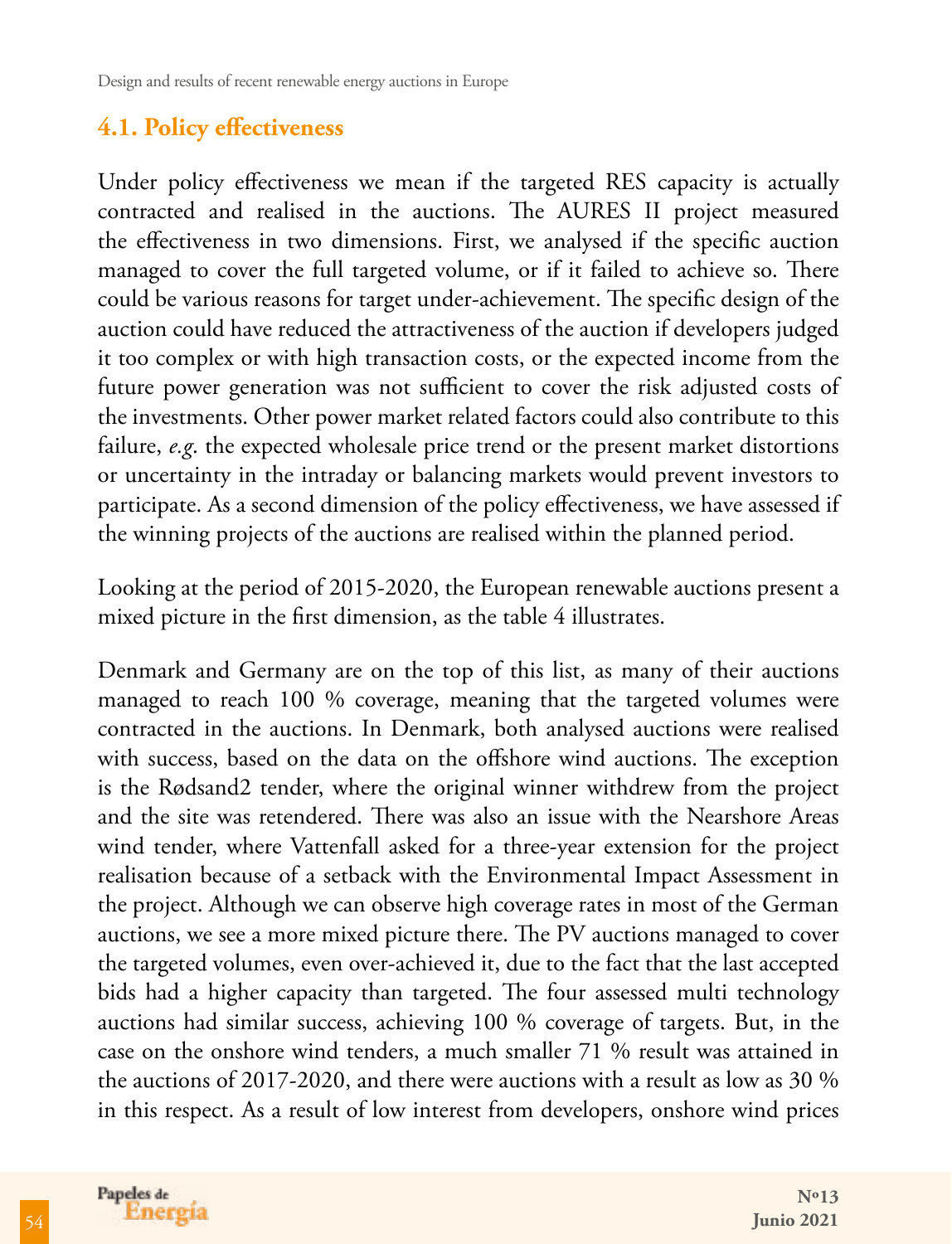#### Table 4

### **Minimum, avarage and maximum ratios of the offered and submitted volume/budget (whichever is relevant) in the analyised European case study countries by auctioned technologies**

| Country     | Technology                                 | <b>Covered</b> years | Min            | Average<br>(unweighted) | <b>Max</b>   |
|-------------|--------------------------------------------|----------------------|----------------|-------------------------|--------------|
| Denmark     | Offshore wind                              | 2015-2016            | 0.97           | 0.99                    | $\mathbf{1}$ |
| Denmark     | PV                                         | 2015                 | 1.08           | 1.08                    | 1.08         |
| Germany     | PV                                         | 0.84<br>2015-2020    |                | 1.02                    | 1.36         |
| Germany     | Wind                                       | 2017-2020            | 0.3            | 0.71                    | 1.02         |
| Germany     | Bioenergy                                  | 2017-2020            | 0.19           | 0.34                    | 0.54         |
| Germany     | Multi-<br>technology                       | 2018-2020            | $\mathbf{1}$   | 1.03                    | 1.05         |
| Greece      | <b>PV</b>                                  | 2016-2019            | 0.23           | 0.67                    | 1.1          |
| Greece      | Wind                                       | 2018-2019            | 0.37           | 0.64                    | 0.99         |
| Greece      | Multi-<br>technology                       | 2019-2020            | 0.73           | 0.73                    | 0.73         |
| Hungary     | Multi-<br>technology                       | 2019                 | 0.95           | 0.97                    | 0.99         |
| Netherlands | Multi-<br>technology                       | 2012-2020            | 0.59           | 0.92                    | 1.01         |
| Poland      | Multi-<br>technology (PV<br>& wind)        | 2016-2018            | 0.51           | 0.86                    | $\mathbf{1}$ |
| Poland      | Multi-<br>technology<br>(other new)        | 2018                 | $\overline{0}$ | 0.11                    | 0.3          |
| Portugal    | PV                                         | 2019                 | 0.82           | 0.82                    | 0.82         |
| UK          | Multi-<br>technology<br>(established tech) | 2015                 | 0.87           | 0.87                    | 0.87         |
| <b>UK</b>   | Multi-<br>technology<br>(new tech)         | 2015-2017            | 0.58           | 0.72                    | 0.86         |

Source: Szabó et al. (2021).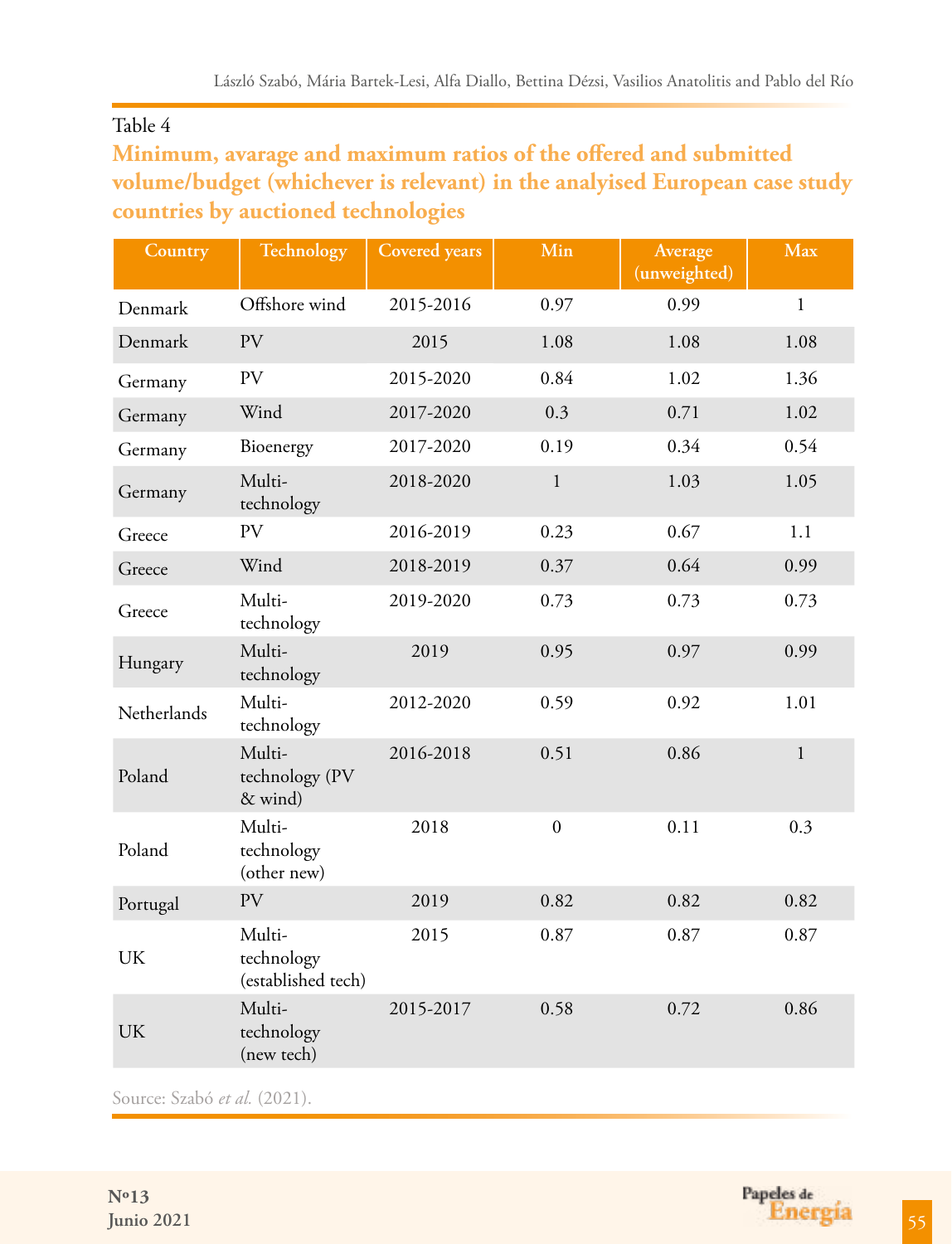have been at the ceiling price levels since 2018. Similarly, for the four biomass auctions only 34 % of the planned capacities have been awarded in the period. Reduced interest in onshore wind auctions is partially attributable to significant capacity additions in the 2017 auctions, reducing the number of available mature projects, and also due to the lawsuits against onshore wind projects realised in the preceding period.

Slightly above 96 % of the auctioned volume was awarded across the six rounds in Greece between 2016 and 2019 if volume reduction is considered, covering 13 technology baskets. However, it is important to note the impact of volume adjustment mechanisms on the tenders. A volume adjustment mechanism is applied in Greece's two-phase procedure, where bidders communicate their intention to participate in the first phase, with volumes indicated and prequalifications fulfilled. The target is not reduced If the intended volume is above the targeted volume by more than 40 %. Otherwise, the targeted volume is cut in order to reach the 40 % oversubscription rate. 18 % to 25 % of 'lost volume' could be attributed to the mechanism in the various rounds, compared to the case if the adjustment was not applied.

Hungary had realised one auction round in 2019, where the full capacity of the tendered two size groups were awarded. A next auction realised in 2020 showed an oversubscription ratio above 5, and the target was fully covered as well. Similarly, in Portugal, we can see high coverage ratios, out of the 22 offered slots in 2019, only two did not have winning bids and 82 % of the offered capacities at the available sites were covered at very competitive prices.

In Poland, there were auctions with various baskets of technologies in the period 2016-2018, with varying degrees of success. In 2018, the larger sized PV and wind categories, the full targeted volume was contracted at a very competitive price, where only half of the dedicated budget was used. The smaller size category also reached its volume cap in the first two rounds (2016, 2017) but only 50 % in the 2018 round. The rest of the auction baskets (in biomass, hydro, geothermal and offshore wind technologies) were realised with moderate and low participation, with many baskets without any bids. In the case of the UK, it is quite difficult to evaluate the target achievement in the auction rounds, as separated yearly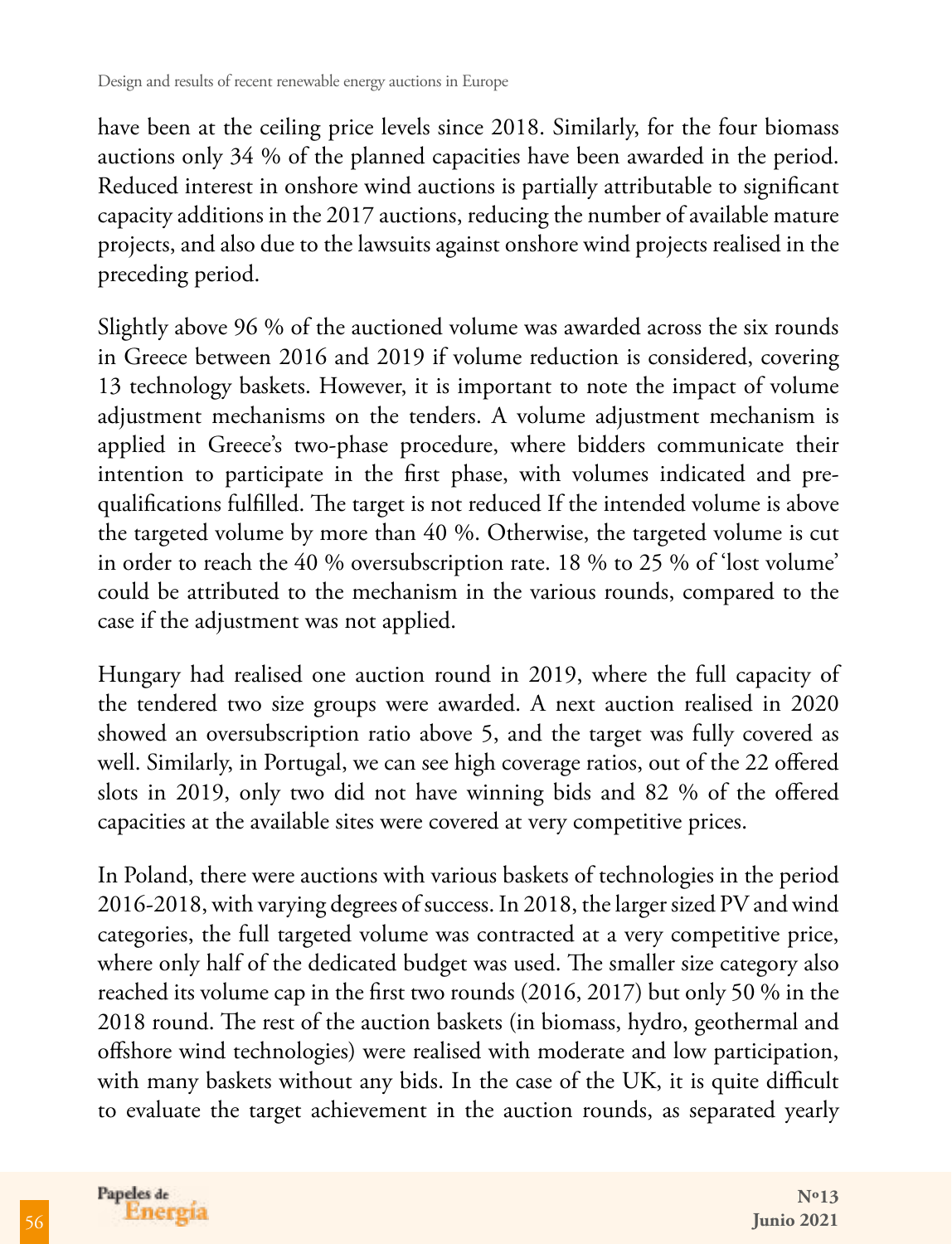budgetary caps were used, and in many cases they were far from reaching the budgetary cap.

Concerning the second dimension in policy effectiveness (the realisation rates), these show a mixed picture. Even in those countries where auction started early, we can see limited available information on the realisation rates, with few countries reporting these numbers regularly. Reliable numbers are only available for an assessment of Germany, Denmark, the Netherlands and Greece, while Hungary, Poland and Portugal have not reached yet the end of their realisation periods in most of their auctions. In the UK, PV and wind projects have been delayed for several reasons, but most of them are still in the development stage. It is too early to assess UK biomass projects realisation rates but already a significant number of projects are no longer part of the CfD scheme because of bidding too low or not achieving the Milestone Delivery Date.

As a result of the low availability of reliable figures, we are still not able to draw any solid conclusions regarding the realisation rate criterion. There is only data for Germany, Greece, Denmark, the Netherlands and UK, and even within this group significant project delays are noticeable, *e.g.* in the UK and the Netherlands. In Germany, realisation rates are high for PVs and lower for onshore wind technology. With the limited information available, it is impossible to accurately assess the policy effectiveness of the auctions at this moment. Therefore, governments should place higher priority and effort on tracking and reporting realisation rates in the future.

# **4.2. Static efficiency**

According to the widely accepted definitions on auction results, static efficiency is achieved if a predetermined target is fulfilled at the lowest possible overall cost. However, it is extremely difficult to estimate the lowest possible costs, with factors beyond the auction design like market prices, balancing and system integration costs, forecast obligations influencing auction bid prices. As a second best solution, it was examined whether auctions lead to lower prices over time compared to previous support levels, treating this as "efficiency gains", mainly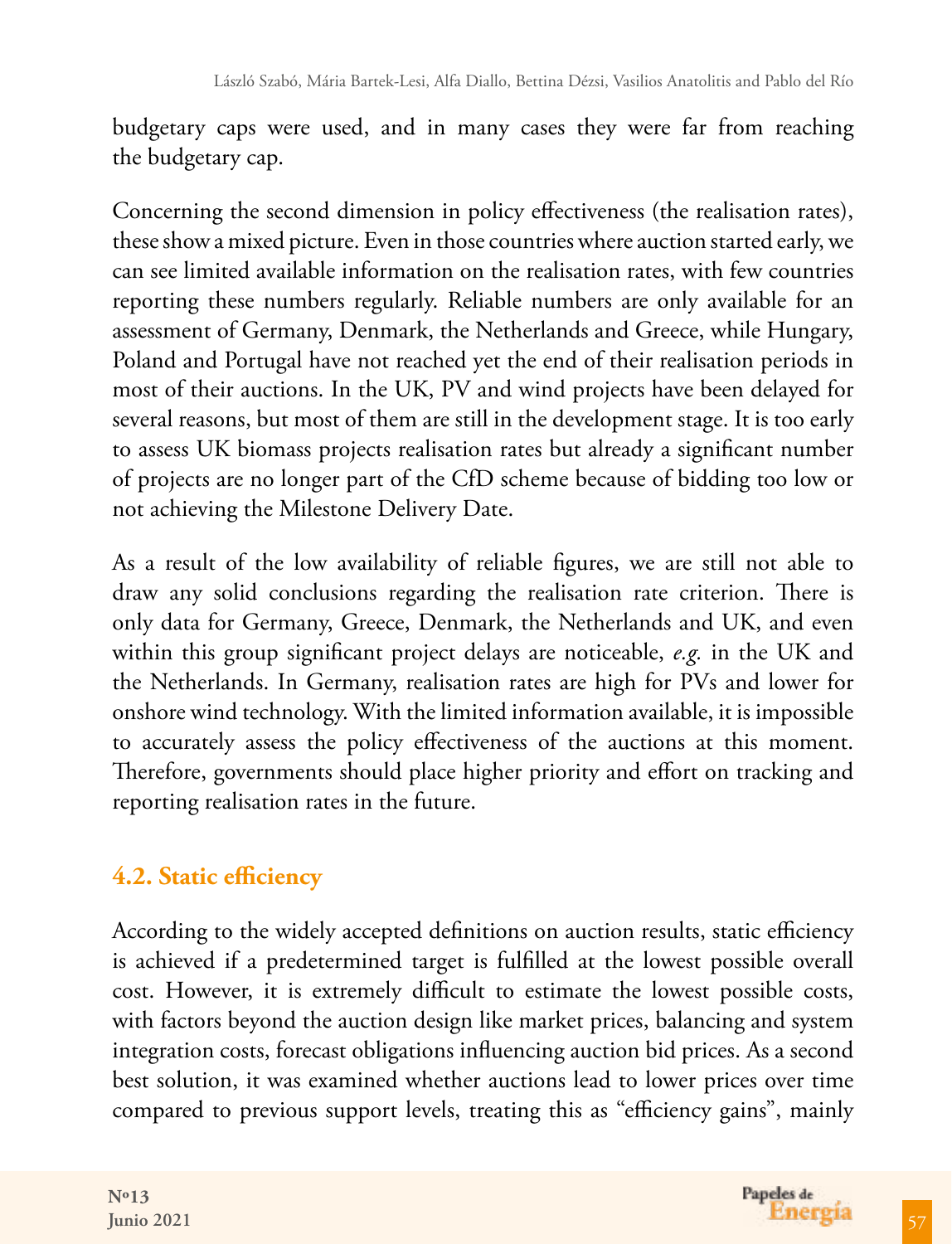triggered by the reductions in technology costs. Several EU case studies of the AURES II project reported efficiency gains in terms of the contracted price or discounts achieved in the period of 2016-2020 compared to earlier periods.

However, in some instances, especially for Germany in the case of onshore wind auctions and the Netherlands in the 2018/2019 auction, prices were flat or even increasing. A common trend was that many countries with RES-E auctioning starting after 2016 experienced significant price drops in their initial auctions compared to the previous, administratively set support levels. This was the case in Greece, Hungary and UK, where this price drop is at least partially attributed to the introduction of the auctions. This showed that suitable auction design helped to correct many of the mistakes in the previous renewable support schemes (mainly feed-in tariff schemes), and the generated competitive setting of the auction and their design contributed to these static efficiency gains.

In the case of Poland, Greece and the Netherlands it is slightly more difficult to draw any solid conclusion on the static efficiency gains. Poland moved from a green certificate system to auctions, therefore support levels are more difficult to assess. The three auctions with smaller sized PV and wind had a rather stable average price of around 85 EUR/MWh between 2016 and 2018, which has only fallen more recently. In the Netherlands, support levels were mostly determined by one price-setting technology in the various years, which then heavily influenced the price of the other technologies, either driving down prices for more expensive technologies or allowing cheaper technologies to bid up to their ceiling price. In Greece, it is quite difficult to identify clear trends for the various technologies as many design elements changed between the auction rounds for small and large PV.

### **4.3. Actor diversity**

Several countries apply design elements promoting the participation of smaller actors or the involvement of local communities in the ownership of projects, with the aim of increasing the level of competition and fostering the social acceptability of renewable investments. The social acceptability issue is more and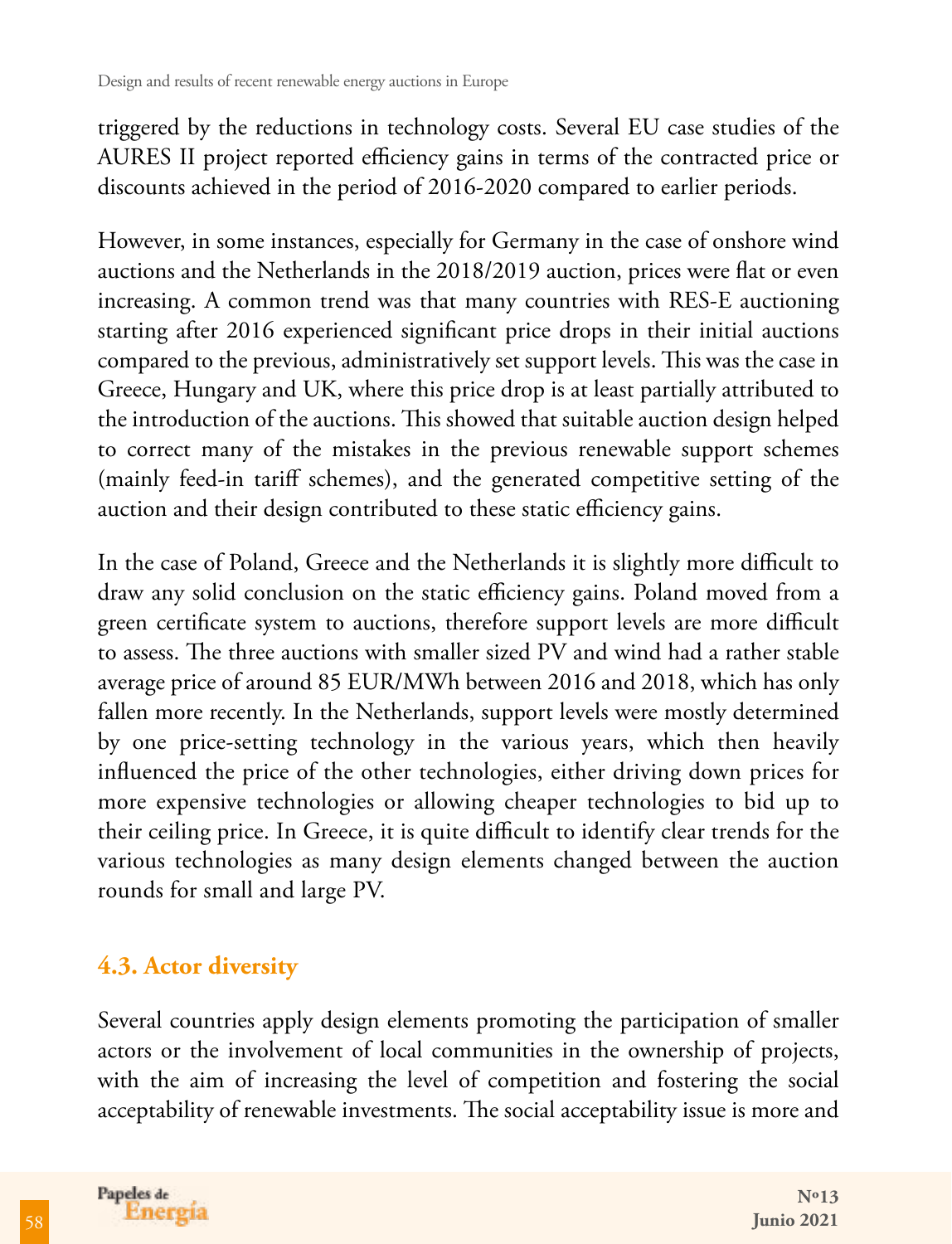more emphasized. The example of Germany shows that this dimension needs special attention, as many onshore wind projects were legally challenged in the country by citizens living in the neighbouring locations. With the foreseen dynamic increase of deployment of wind and PV technologies in most EU countries, this issue will become even more important in the future.

Providing preferential conditions to these actors is possible by setting reduced prequalification requirements, different pricing rules, a dedicated proportion of offered volume or budget, or offering special bonus on top of the price (Steinhilber and Soysal, 2016).

One solution to give higher opportunities to local actors is to have separate auctions for smaller sized capacities, which would enable these local actors to participate more easily in these tenders. Hungary, Greece, and Poland designed this type of auctions, where smaller plants can compete for a separate budget/ supported volume. In the case of the Polish and the Hungarian schemes, there are separate categories for plants below and over 1 MW capacity. In Greece, there are two size categories for off-shore wind (below 60 kW and 3 MW – 50 MW), while PV projects could compete separately in the size categories of  $0.5 - 1$  and 1 - 20 MW (this separation was abolished in 2019). In multi-technology auctions, Greece allows groups of several small projects to compete as one project in case they have a common grid connection point to facilitate the participation of smaller installations. As regards material prequalification criteria, no generation licence is required from PV projects up to 1MW and wind projects up to 60 kW in Greece.

Denmark and Germany followed a separate pathway in promoting local communities. They are encouraged to participate through preferential treatment in the RES-E auctions. In Denmark, a compensation scheme is ensured for citizens if the value of their properties decreases due to nearby RES-E plants. Communities can benefit from funding to help restore the natural environment or install renewable systems in public buildings. There is also a possibility for local citizens to become co-owners in wind energy projects, as it is required by regulation to offer at least 20 % of the ownership shares of wind projects to local residents (González and Kitzing, 2019). The German auction system also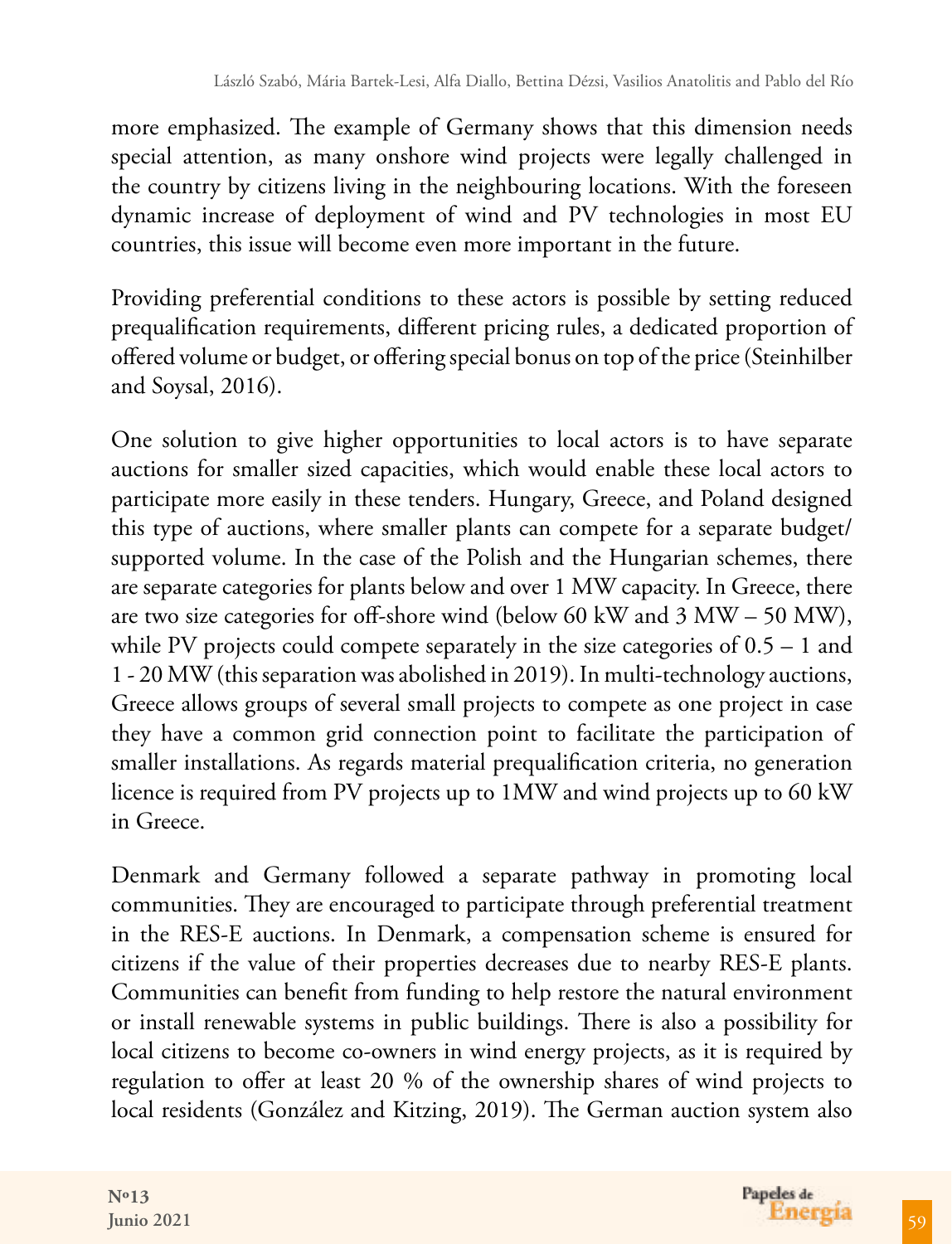provided preferential treatment for citizen cooperatives, although with a rather questionable impact. Wind cooperatives with at least ten private individuals having projects under 18 MW (6 turbines) received preferential treatment in the 2017 auction. They had lower material pre-qualification requirements (being able to participate at an earlier stage of planning), reduced bid bonds, and a longer realisation period (additional 24 months). Additionally, a uniform pricing rule was applied to them instead of pay-as-bid. Unfortunately, the special rules induced a misuse of the preferential rules, as many well-established developers set up local companies to enjoy the benefits, while the loose prequalification requirements led to more delays and risk of non-realisation. Therefore, the rules have been changed so that only the special pricing rules remained applicable to community projects (Sach *et al.,* 2019)

### **4.4. Dynamic efficiency**

Auctions can ensure dynamic efficiency if they contribute to the improvement and cost reduction of immature technologies that strengthens their deployment over time. Due to the fact that many technologies have already reached a high deployment level, only moderate price decreases could be observed in the case of PV and onshore wind in mature markets already concluding several auctions. These are the most often auctioned RES-E types, and the costs of the latter have even increased in some countries due to the lack of suitable project sites (*e.g.* in Germany).

In order to be competitive, higher cost technologies are allowed to compete in separate baskets in many countries, *e.g.* biomass, biogas or geothermal plants in UK or Poland. Although these technologies cannot be considered immature either, according to the present technology knowledge they have probably less cost reduction potential. On the other hand, offshore wind projects, which also compete in technology specific and usually site-specific auctions, have shown more considerable cost improvements lately in the UK, Denmark and Germany, while in the Netherlands the latest projects even required zero support (see Szabó *et al.,* 2021 for further details).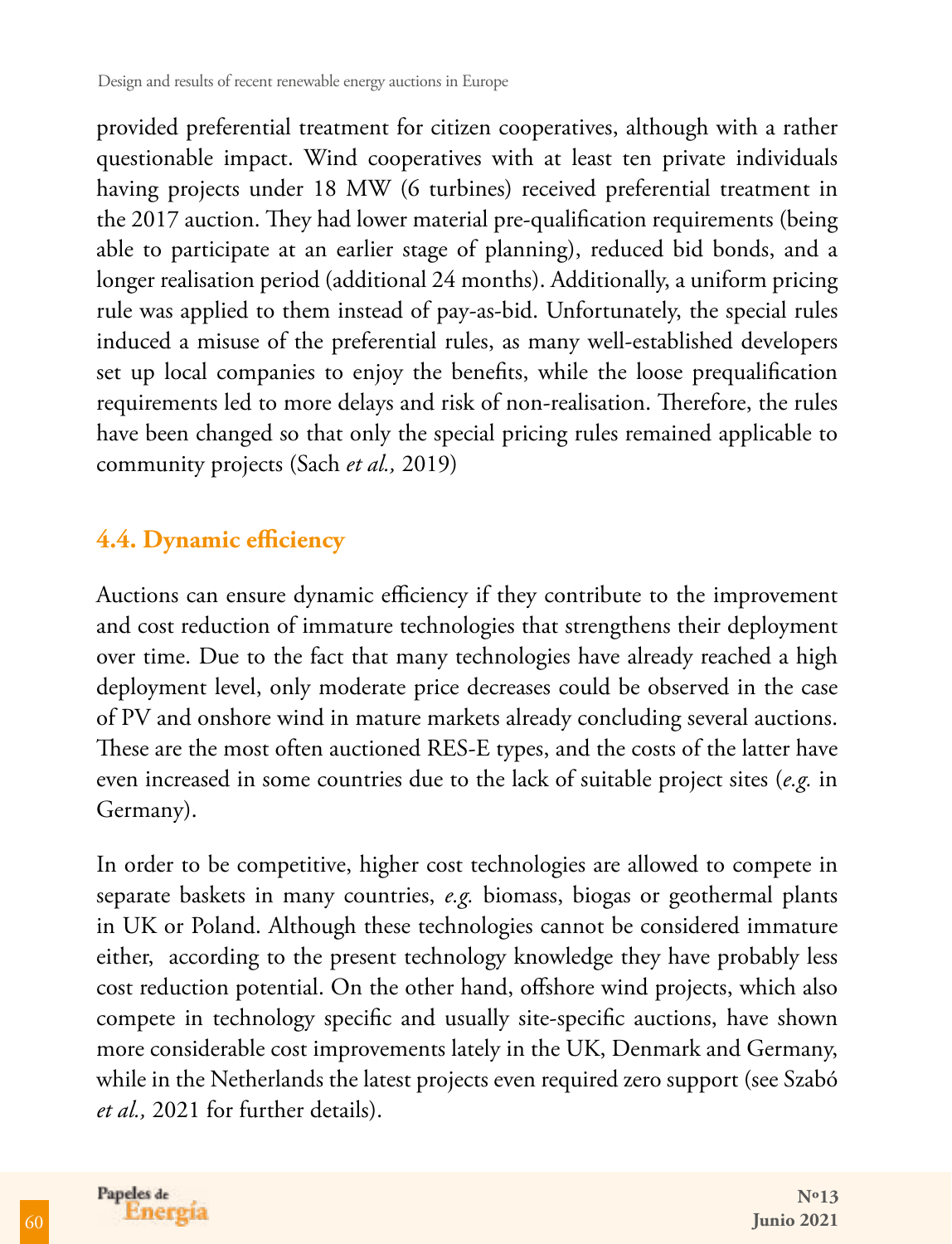As regards less established technologies, a new development is observable. Some auction schemes started to offer support to storage combined with weatherdependent renewable technologies, *e.g*. in the latest Portugal auction and in the innovation auctions of Germany. If these auctions become more common, they might accelerate the deployment and cost decline of storage facilities. The observed wide cost range for CSP technology in the auctions indicates significant cost saving potential for this technology, and with the right support mechanism and learning rates, well designed auctions could promote cost reductions in the future (del Rio *et al.,* 2019a).

# **5. CONCLUSIONS**

# **5.1. Converging design?**

Countries adopt those design elements in their newly established auction systems that proved to work well in RES-E auctions previously implemented in other countries. These include the requirement of financial prequalification criteria, mostly in the form of two-stage bonds (bid and realisation bonds) to increase realisation rates, the selection of winners via a static, sealed bid auction procedure mainly based on a pay-as-bid, price only selection criteria, pre-determined ceiling prices (often differentiated by technologies) and support periods ranging between  $15 - 20$  years.

For example, the auction schemes of UK, Poland and Hungary share the application of both budget and volume caps to keep support spending under control. Some countries create separate groups (baskets) for technologies having similar cost levels that can compete for a given amount of support, to provide opportunity for more diverse technologies. Others differentiate categories according to plant size (*e. g.* Hungary, Poland and Greece) to involve them also in auctions and giving them chances to win.

Countries differ in whether they apply volume limits in the form of energy (MWh) or capacity (MW). The form of support is mostly floating premiums, but some countries provide one-sided premiums (*e.g*. DE, NL), while others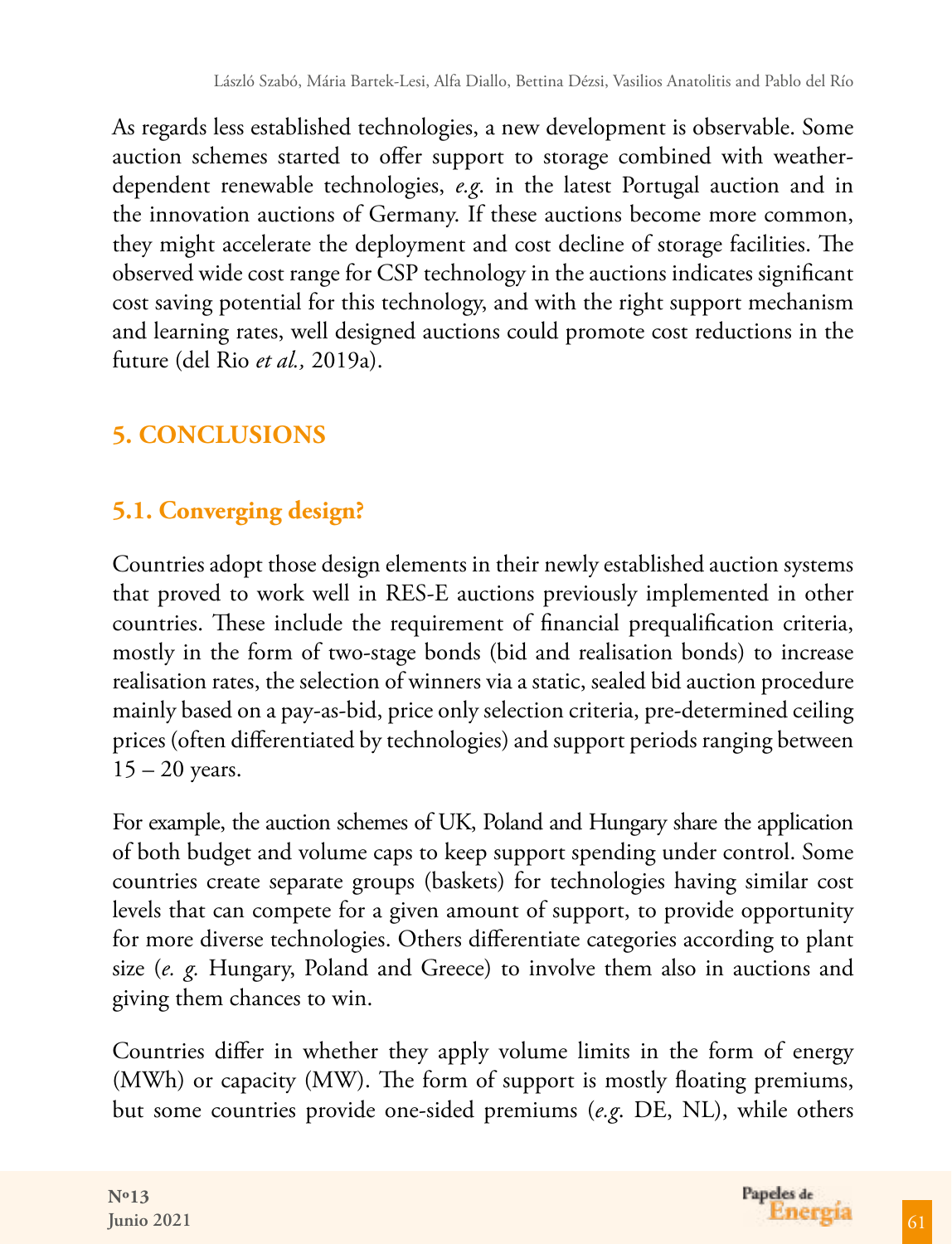offer two-sided premiums (*e.g.* DK, ES, HU, PL, PT, etc.) thereby ensuring a fixed income level for the auction winners. Countries follow various approaches in setting non-financial pre-qualification criteria, mainly shaped by their national legal and regulatory frameworks related to new power generation capacities.

As regards the technology focus of renewable energy auctions, member states do not follow a general approach to ensure technology neutrality in line with the relevant EU state aid guidelines. The first auctions were designed to be technology specific *(e.g*. in Denmark and Germany) and even though more technologies were involved later, mainly due to convergence in levelised costs, separate auction rounds were held for different technology groups. Poland and Hungary announced their auctions as technology-neutral, but this neutrality was not fully ensured in any of these cases. In Poland, RES-E plants compete in various multi-technology baskets, while in Hungary, wind energy is practically banned by national regulation requiring unachievable conditions for the construction of new plants. The Dutch auction system was the closest to neutrality, as even renewable heat was included in the technology mix.

In practice it seems rather difficult to organise technology neutral auctions which truly provide a level-playing field for the different technologies. Even if two technologies have a similar LCOE range, varying construction lead times, differing production patterns and, consequently, different reference prices will lead to distortions in auctions and, thus, one or the other technology will be disadvantaged. This is also supported by the auction results, as in many cases (Hungary, Poland, Germany) a dominant technology took the majority of the auctioned volume.

# **5.2. Price trends**

Due to the different design and technology focus, prices are hardly comparable across countries. Even if we look at auctions organised within the same country for the same technologies, no clear trend is observable. For example, German PV auction prices fell from 2016 to early 2018, but since then stagnated and even increased. The German case study showed a close correlation between the level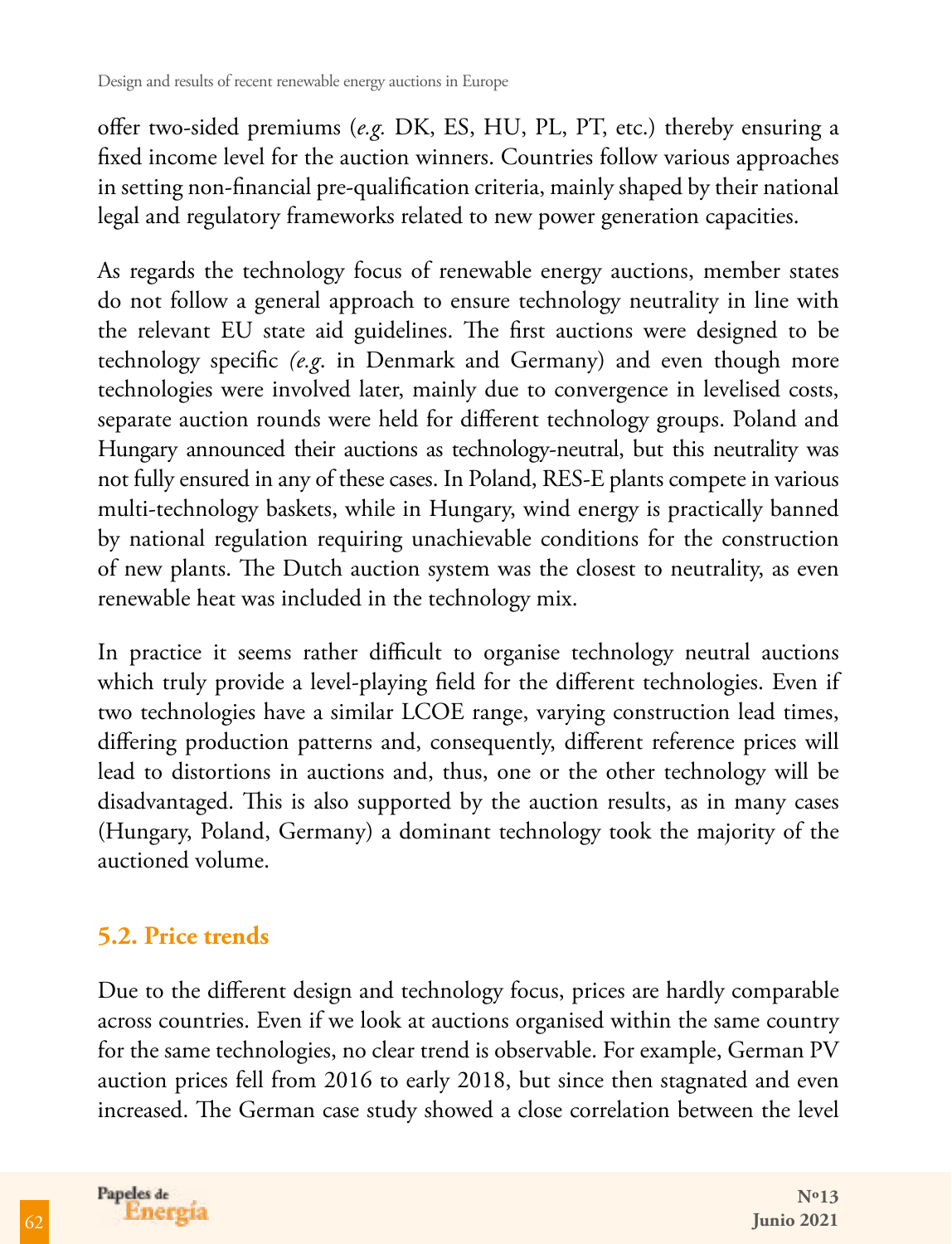of competition (measured as bid/auction volume) and the resulting prices. The upward price trend in the German onshore wind auctions started at the end of 2017 as competition dissipated, with prices approaching the ceiling price from the middle of 2018.

The substantial price drops in the first auctions following the switch from the previous, administratively set feed-in tariff levels have demonstrated the efficiency gains associated with competitive support allocation. However, in Central and Eastern Europe, despite significant price reductions compared to the previous FIT levels, margins remain high compared to the more mature RES-E auctions in Western European countries.

In some cases, the fall in auction prices can be partially explained by the accumulation of numerous projects 'in the pipeline'. This can either be the result of long periods without opportunity for developers to access support, or the upcoming introduction of restrictive measures limiting the chances of specific technologies ('last chance to go'). In Portugal, despite the opportunities to develop subsidy-free PV systems under private PPAs from 2018 due to the reduction of technology costs and the advantageous solar irradiance in the country, challenges to integrate new RES-E plants into the electricity system slowed down PV deployment. Therefore, the new zone-specific auctions introduced for PV technology in 2019, offering connection capacity and remuneration for 1400 MW, provided a new opportunity for developers, resulting in highly oversubscribed auctions in most bidding zones and low bid prices. In Hungary, after the abolishment of the administrative FIT system, there were no opportunities to apply for support from early 2017 to late 2019. The pilot auction organised after the long pause resulted in an oversubscription rate above 2 and low prices in the size category over 1 MW. The wind auction for projects above 1 MW in Poland was affected by a regulation severely restricting the development of onshore wind plants (so called Distance Act) and the draft Energy Strategy projected a minor role for onshore wind technology in the future power mix. Some wind projects which have already accessed their building permits considered this auction as a last chance to apply for support, leading to strong competition and a very low price of 46 EUR/MWh for the Central and Eastern Europe region (Diallo *et al.,* 2019).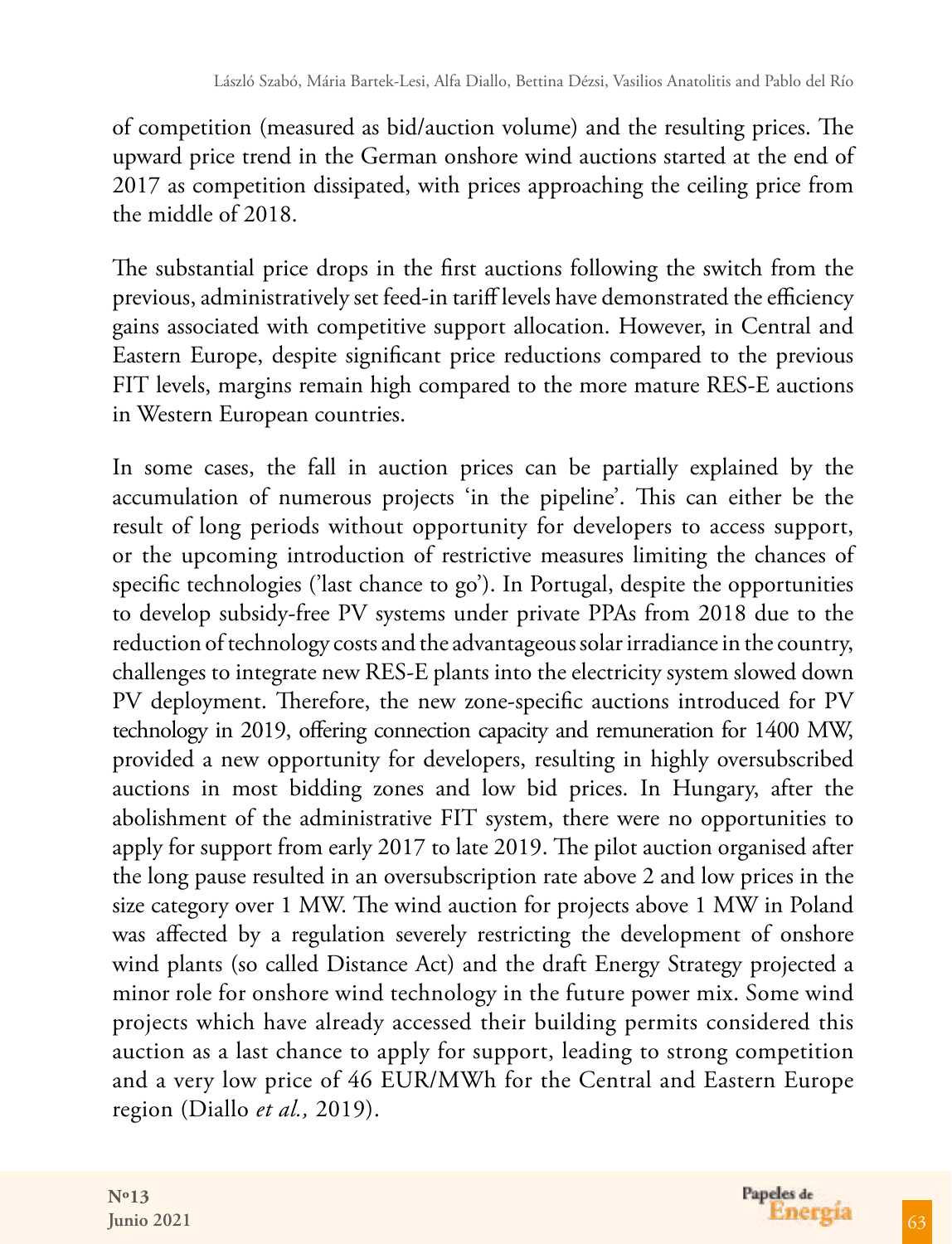Although difficulties in securing proper sites and grid connection for RES-E plants have long been a challenge for renewable developers, falling technology prices and advanced development stage in some countries can create bottlenecks to further RES-E deployment. Scarce electricity injection points in Portugal are allocated through RES-E auctions. The undersubscription and increasing price in the latest German onshore wind auctions is partially attributable to local opposition limiting available project sites. In Germany's technology neutral auctions, a 'distribution network component' is used to adjust the level of bid prices upwards or downwards depending on whether the project is planned on an area with more or less densely occupied network.

### **5.3. New directions in auctioning**

The Dutch SDE + support scheme ended in the spring of 2020, to be replaced by a new scheme in 2020 called SDE++. This scheme aims at supporting greenhouse gas (GHG) emission mitigation instead of renewable generation, providing premiums (contracts for differences) for projects that can mitigate GHG emission at the lowest cost. Although renewable heat has been already included in the Dutch support system, renewable gas production and other carbon-reducing technologies are also eligible under the new scheme, such as the production of hydrogen through electrolysis and carbon capture and storage (CCS) decreasing industrial emissions. With the different technologies competing for the same budget, the strike prices of renewable projects will have to be expressed in EUR/ ton  $CO_2$ eq avoided, requiring the development of specific price calculating methodologies for each technology.

Another novelty is the introduction of the so called 'Innovation auction' in Germany, targeting projects that combine weather-dependent renewable sources with facilities providing flexibility services (*e.g*. biomass plant or storage). The auction that offers a fixed premium attracted applications for 1095 MW against the targeted 650 MW. The winning prices ranged between 19.4 EUR/MWh and 55.9 EUR/MWh, allocated mostly to PV plus storage projects. The fixed premium aims to ensure that the combined facilities optimise their electricity supply, taking into account actual electricity prices.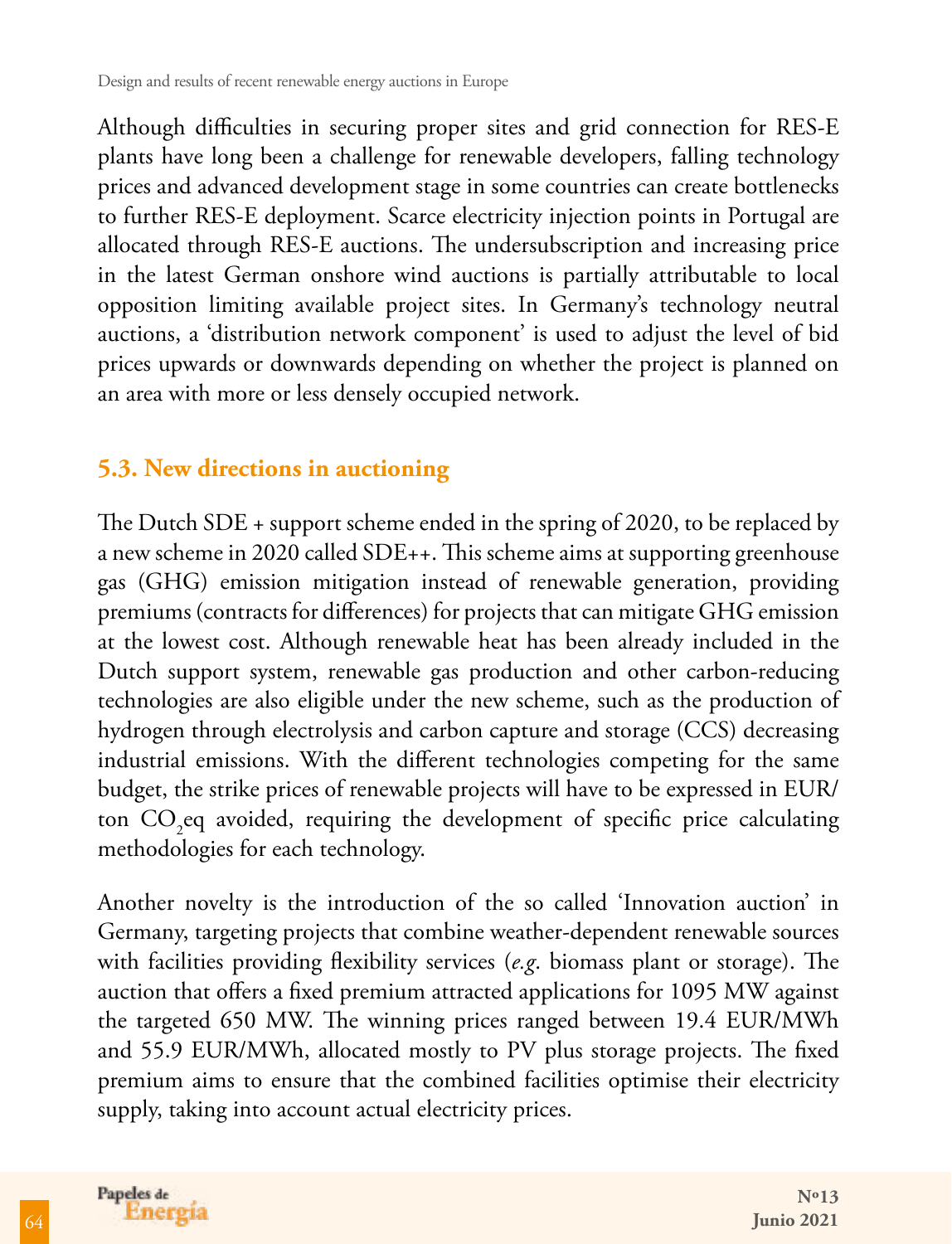# **REFERENCES**

Anatolitis V. (2020). *Auctions for the support of renewable energy in Greece*. AURES II. Project, D2.1, February 2020. Retrievable from: http://aures2project. eu/wp-content/uploads/2020/03/AURES\_II\_case\_study\_Greece.pdf

BARTEK-LESI, M., Dézsi, B., DIALLO, A., Szabó, L. and Mezősi, A. (2020). *Auctions for the Support of Renewable Energy in Hungary*. AURES II Project, D2.1, June 2020. Retrievable from: http://aures2project.eu/wp-content/ uploads/2020/09/AURES\_II\_case\_study\_Hungary.pdf

Department for Business, Energy & Industrial Strategy, (DBEIS) UK (2019a). Contracts for difference (CfD): Budget Notice for the third Allocation Rounds. Retrievable from: https://assets.publishing.service.gov.uk/government/ uploads/system/uploads/attachment\_data/file/798885/Final\_Budget\_Notice\_ AR3.pdf

Department for Business, Energy & Industrial Strategy, (DBEIS) UK (2019b). Contracts for Difference Allocation Round 3 results. Retrievable from: https://assets.publishing.service.gov.uk/government/uploads/system/uploads/ attachment\_data/file/915678/cfd-ar3-results-corrected-111019.pdf

Department for Business, Energy & Industrial Strategy, (DBIES) UK (2020). Retrievable from: https://assets.publishing.service.gov.uk/government/ uploads/system/uploads/attachment\_data/file/885248/cfd-ar4-proposedamendments-consultation.pdf

Diallo, A., Dézsi, B., Bartek-Lesi, M., Szabó, L., Mezősi, A., Szajkó, G. and Kácsor, E. (2019). *Auctions for the Support of Renewable Energy in Poland*. AURES II Project, D2.1, August 2019. Retrievable from: http://aures2project. eu/wp-content/uploads/2019/08/Polish-Auctions\_final.pdf

EU (2014/C 200/01). Guidelines on State aid for environmental protection and energy 2014-2020. Communication from the Commission, 28.6.2014.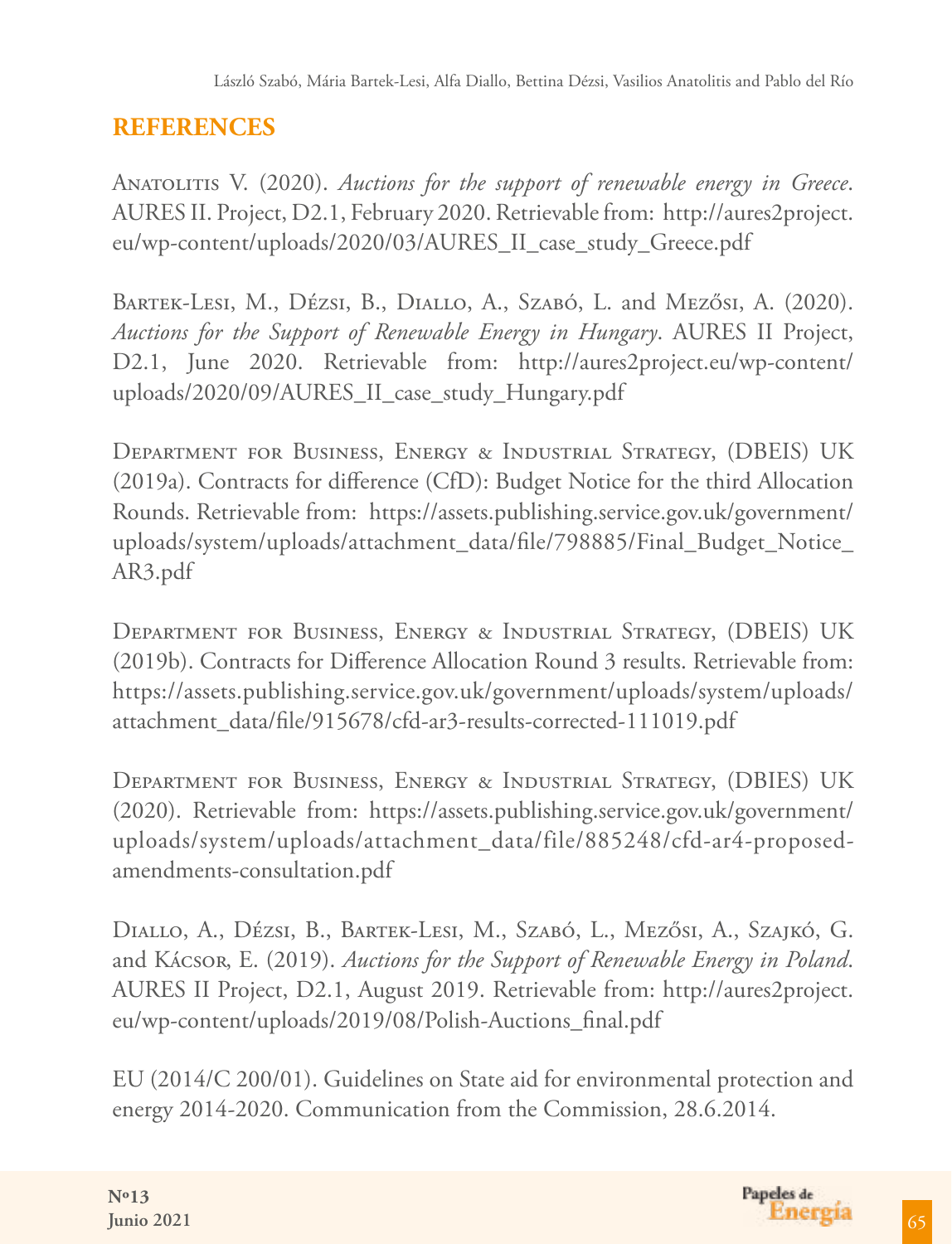Garzón González, M. and Kitzing, L. (2019). *Renewable Energy Auctions in Denmark: A Case Study on Results and Lessons Learnt*. Department of Technology, Management and Economics Sustainability. Retrievable from: https://orbit.dtu. dk/en/publications/renewable-energy-auctions-in-denmark-a-case-study-onresults-and-

JAKOB, M., NOOTHOUT, P., VON BLUECHER, F. and KLESSMANN, C. (2019). *Auctions for the support of renewable energy in the Netherlands*, AURES II. Project, D2.1, September 2019, http://aures2project.eu/wp-content/uploads/2019/12/ AURES\_II\_case\_study\_Netherlands.pdf

del Río, P., Kiefer, C., Winkler, J. and Anatolitis V. (2019a). *Auctions for the support of renewable energy from Concentrated Solar Power (CSP)*. AURES II. Project, D2.1, December 2019. Retrievable from: http://aures2project.eu/ wp-content/uploads/2020/02/AURES\_II\_case\_study\_CSP.pdf

del Río, P., Lucas, H., Dézsi, B. and Diallo, A. (2019b). *Auctions for the Support of Renewable Energy in Portugal*. AURES II. Project, D2.1, December 2019. Retrievable from: http://aures2project.eu/wp-content/uploads/2020/02/ AURES\_II\_case\_study\_Portugal.pdf

SACH, T., LOTZ, B. and BLÜCHER, F. (2019). *Auctions for the support of renewable energy in Germany*. AURES II Project, D2.1-DE, December 2019. Retrievable from: http://aures2project.eu/wp-content/uploads/2020/04/AURES\_II\_case\_ study\_Germany\_v3.pdf

Steinhilber, S. and Soysal, E. R. (2016). *Secondary objectives in auctions*, AURES Policy Memo 1, October 2016. Retrievable from: https://auresproject. eu/files/media/documents/policy\_memo\_1-\_secondary\_objectives\_251016.pdf

Szabó, L., Bartek-Lesi, M., Dézsi, B., Diallo, A., Mezősi, A., Kitzing, L., Woodman, B., Fitch-Roy, O., del Rio, P., Resch, G., von Blücher, F., WIGAND, F., MENZIES, C. J. and ANATOLITIS V. (2021). *Auctions for the support of renewable energy: Lessons learnt from international experiences- Synthesis report of the AURES II case studies*. Aures II. Project, D2.1. (forthcoming).